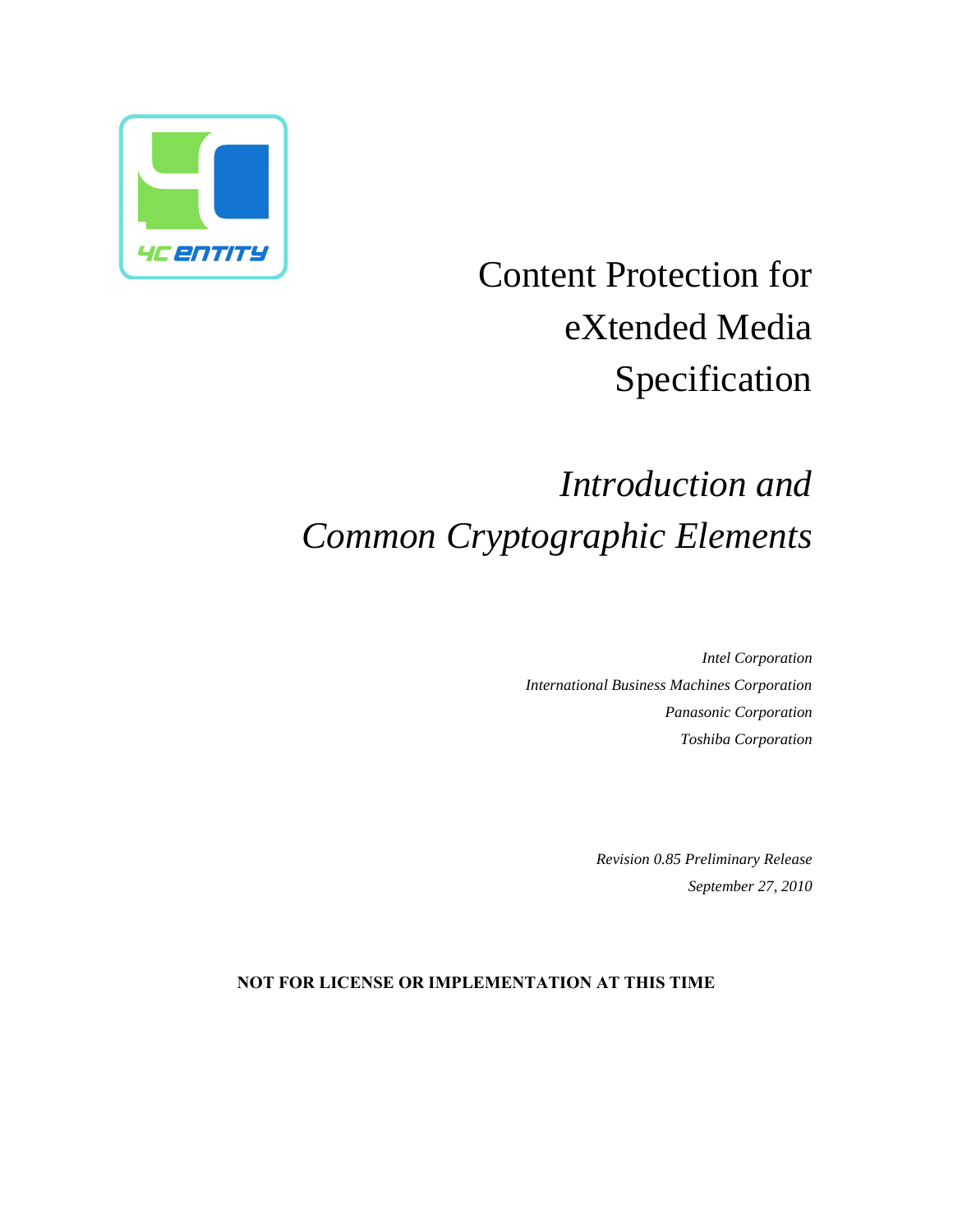This page is intentionally left blank.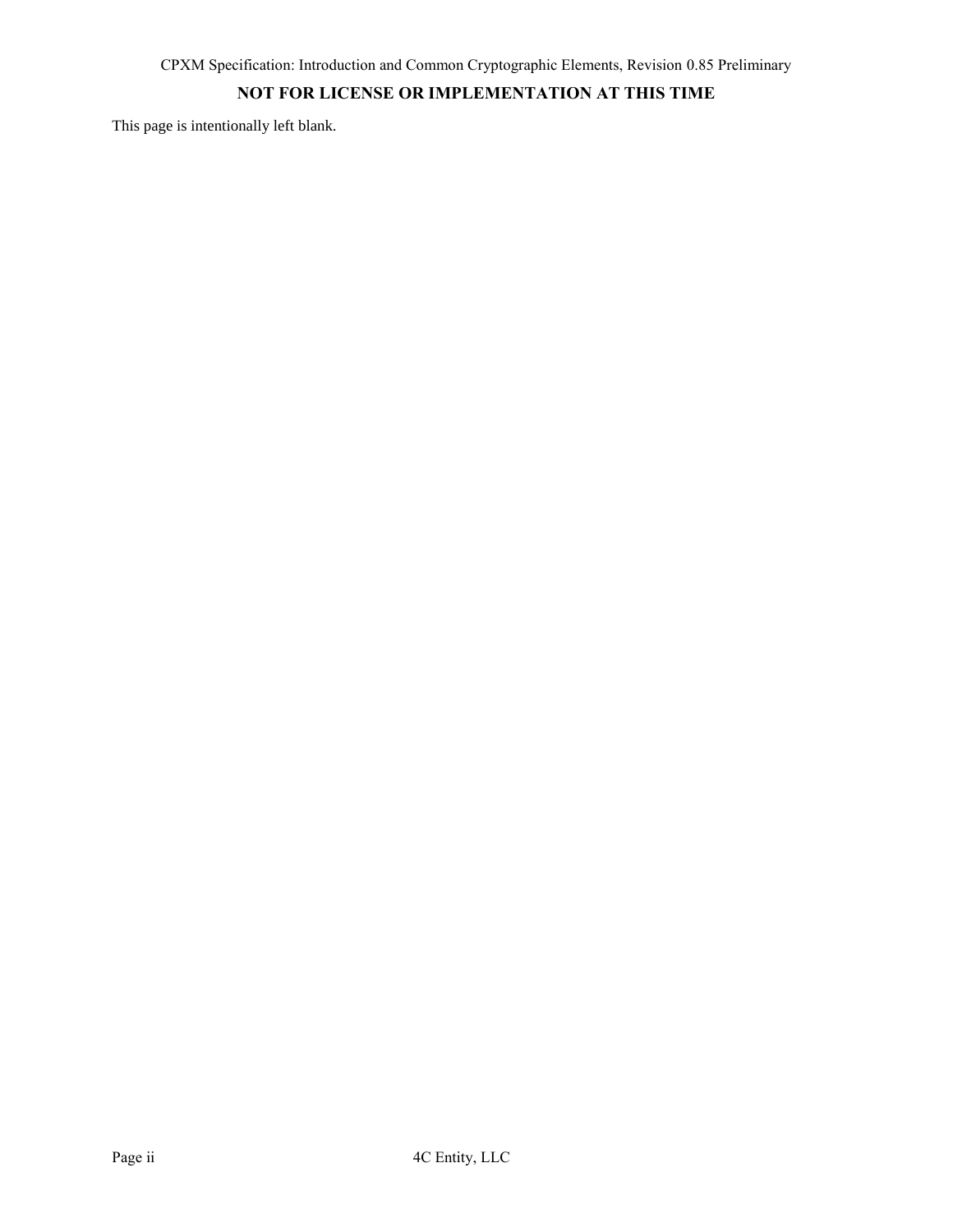## **Preface**

## **Notice**

THIS DOCUMENT IS PROVIDED "AS IS" WITH NO WARRANTIES WHATSOEVER, INCLUDING ANY WARRANTY OF MERCHANTABILITY, NONINFRINGEMENT, FITNESS FOR ANY PARTICULAR PURPOSE, OR ANY WARRANTY OTHERWISE ARISING OUT OF ANY PROPOSAL, SPECIFICATION OR SAMPLE. IBM, Intel, Panasonic, and Toshiba disclaim all liability, including liability for infringement of any proprietary rights, relating to use of information in this specification. No license, express or implied, by estoppel or otherwise, to any intellectual property rights are granted herein.

Copyright © 2008 – 2010 by International Business Machines Corporation, Intel Corporation, Panasonic Corporation, and Toshiba Corporation. Third-party brands and names are the property of their respective owners.

## **Intellectual Property**

Implementation of this specification requires a license from the 4C Entity, LLC.

## **Contact Information**

Please address inquiries, feedback, and licensing requests to the 4C Entity, LLC:

- Licensing inquiries and requests should be addressed to  $4C$ -Services $@$  4CEntity.com.
- Feedback on this specification should be addressed to  $4C$ -Services @4CEntity.com.

The URL for the 4C Entity, LLC web site is [http://www.4CEntity.com.](http://www.4centity.com/)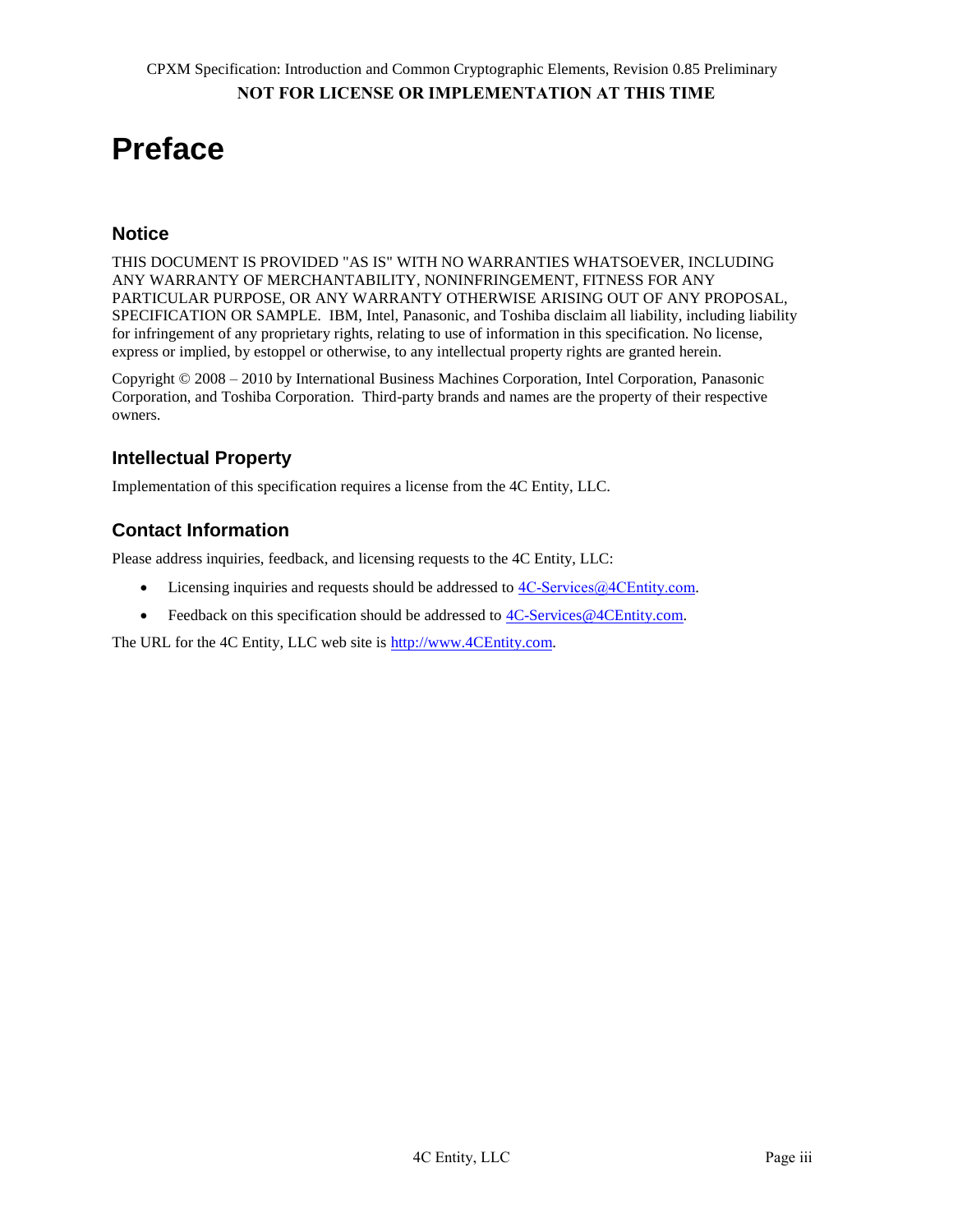This page is intentionally left blank.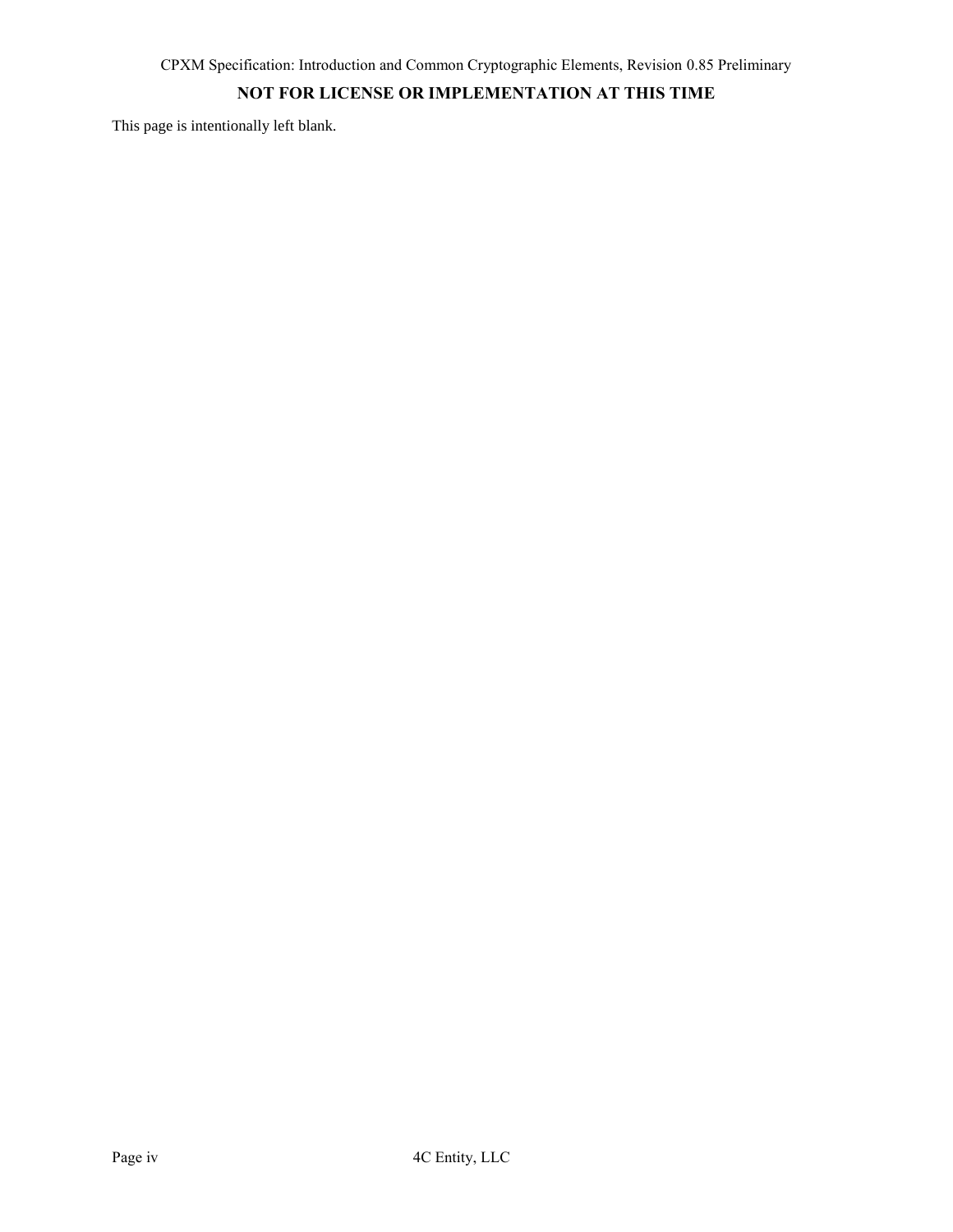## **Table of Contents**

| 1.  |                                                      |  |
|-----|------------------------------------------------------|--|
| 1.1 |                                                      |  |
| 1.2 |                                                      |  |
| 1.3 |                                                      |  |
| 1.4 |                                                      |  |
| 1.5 |                                                      |  |
| 1.6 |                                                      |  |
|     | 1.6.1                                                |  |
|     | 1.6.2                                                |  |
|     | 1.6.3                                                |  |
| 1.7 |                                                      |  |
| 2.  |                                                      |  |
| 2.1 |                                                      |  |
|     | 2.1.1                                                |  |
|     | 2.1.2                                                |  |
| 2.2 |                                                      |  |
| 2.3 |                                                      |  |
| 2.4 |                                                      |  |
|     | 2.4.1                                                |  |
|     | 2.4.2                                                |  |
| 3.  | <b>CPXM COMMON CRYPTOGRAPHIC KEY MANAGEMENT  3-1</b> |  |
|     |                                                      |  |
| 3.1 |                                                      |  |
| 3.2 |                                                      |  |
|     | 3.2.1                                                |  |
|     | 3.2.2                                                |  |
|     | 3.2.3                                                |  |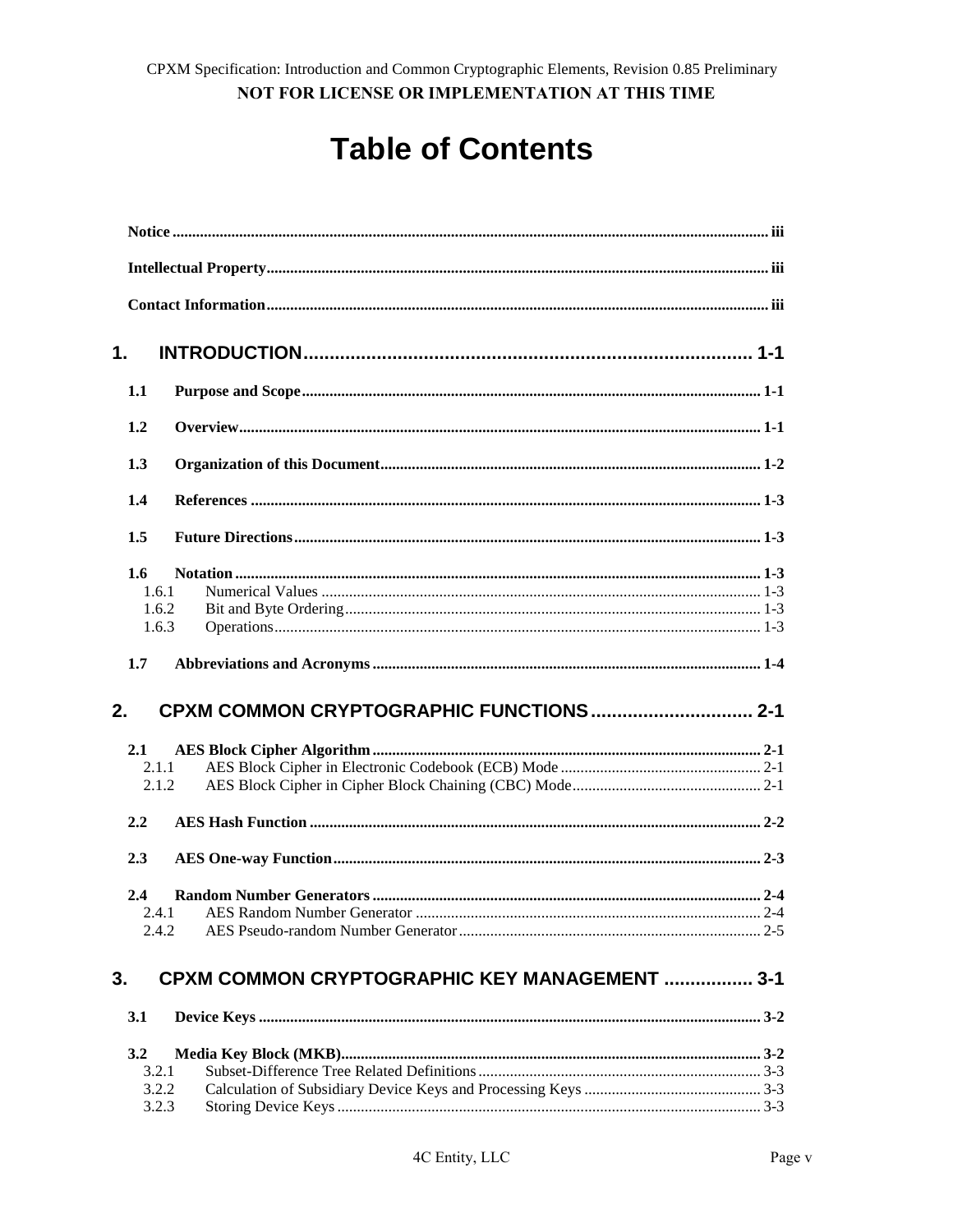| 3.2.4 |  |
|-------|--|
|       |  |
|       |  |
|       |  |
|       |  |
|       |  |
|       |  |
|       |  |
|       |  |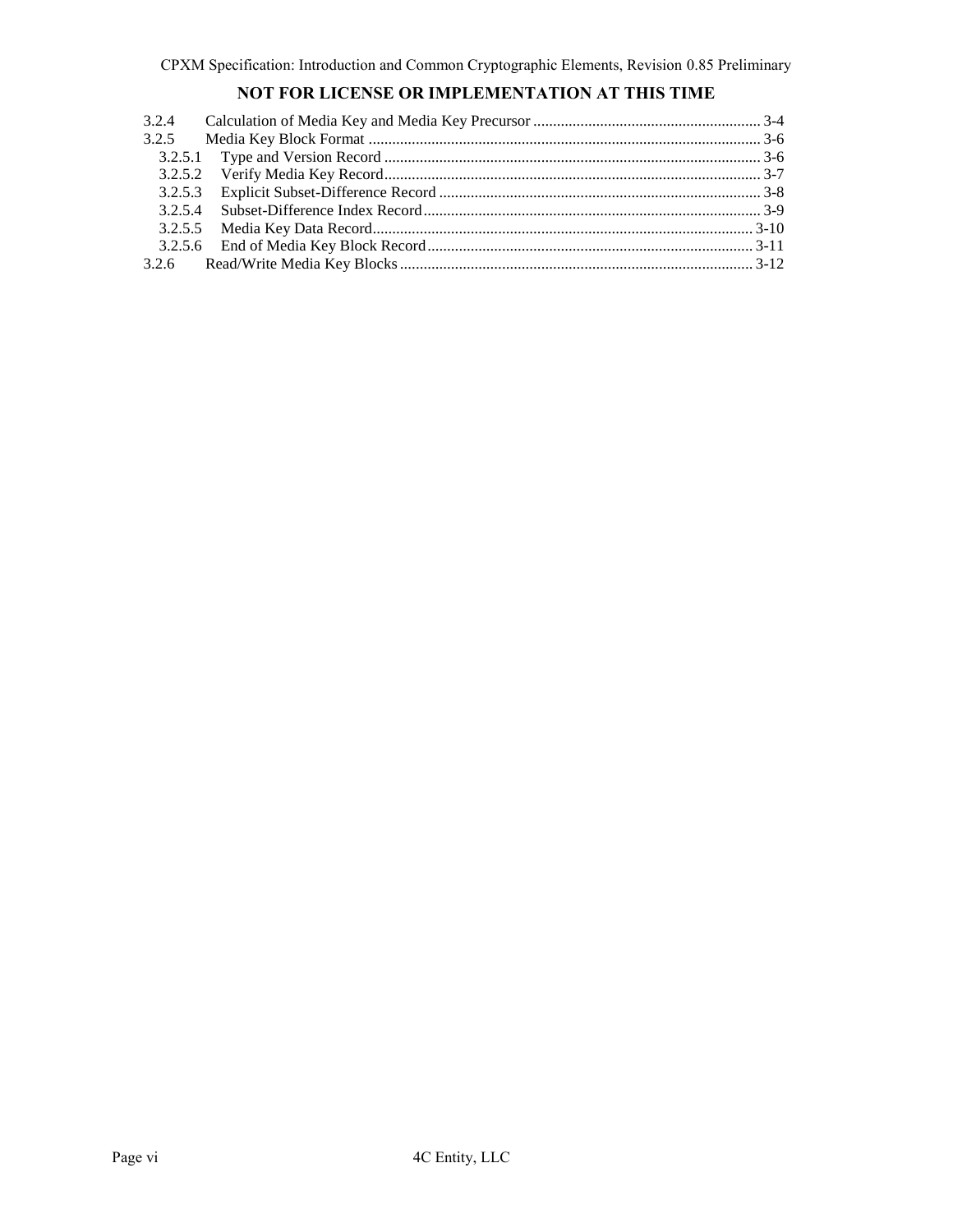## CPXM Specification: Introduction and Common Cryptographic Elements, Revision 0.85 Preliminary **NOT FOR LICENSE OR IMPLEMENTATION AT THIS TIME**

## **List of Figures**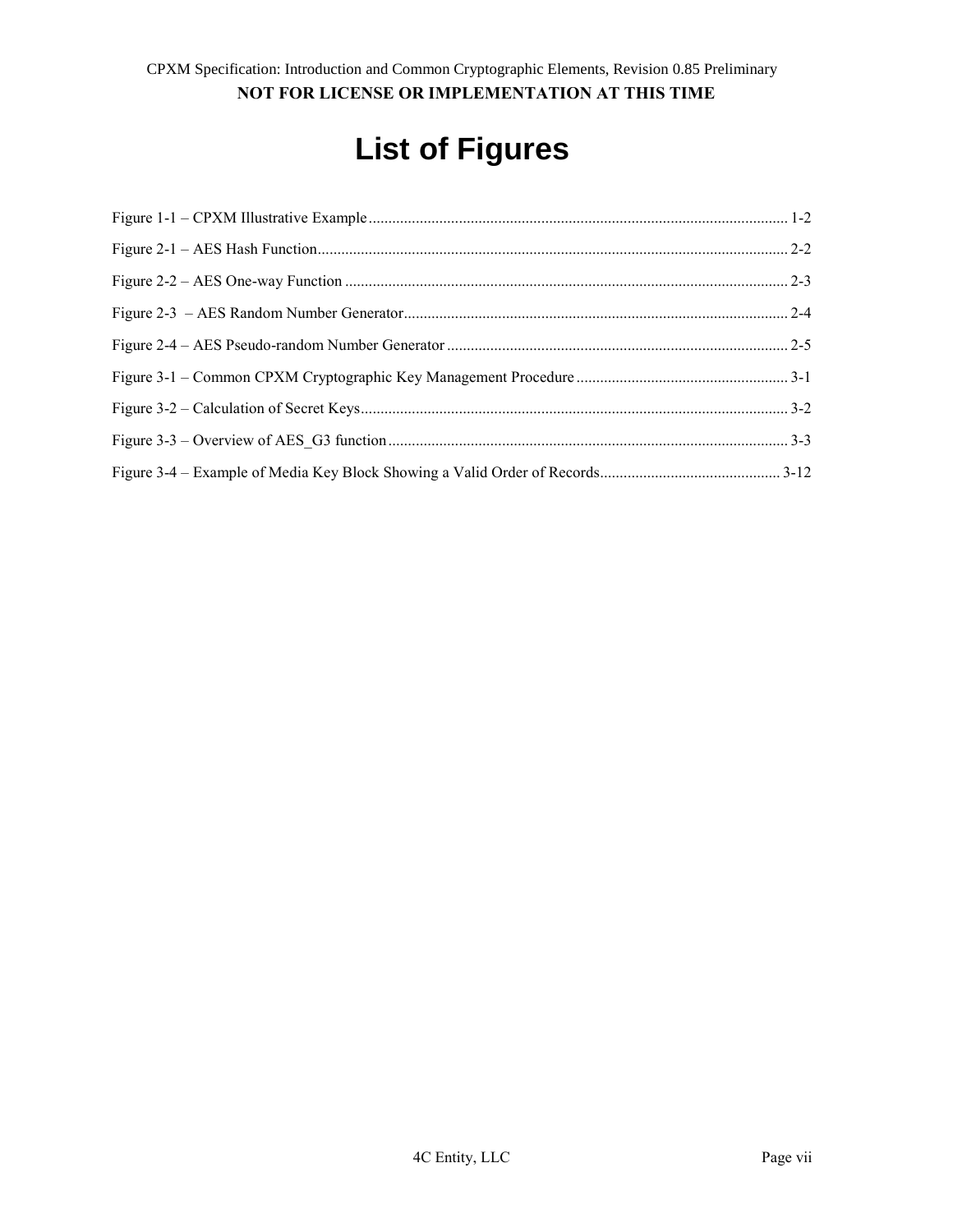This page is intentionally left blank.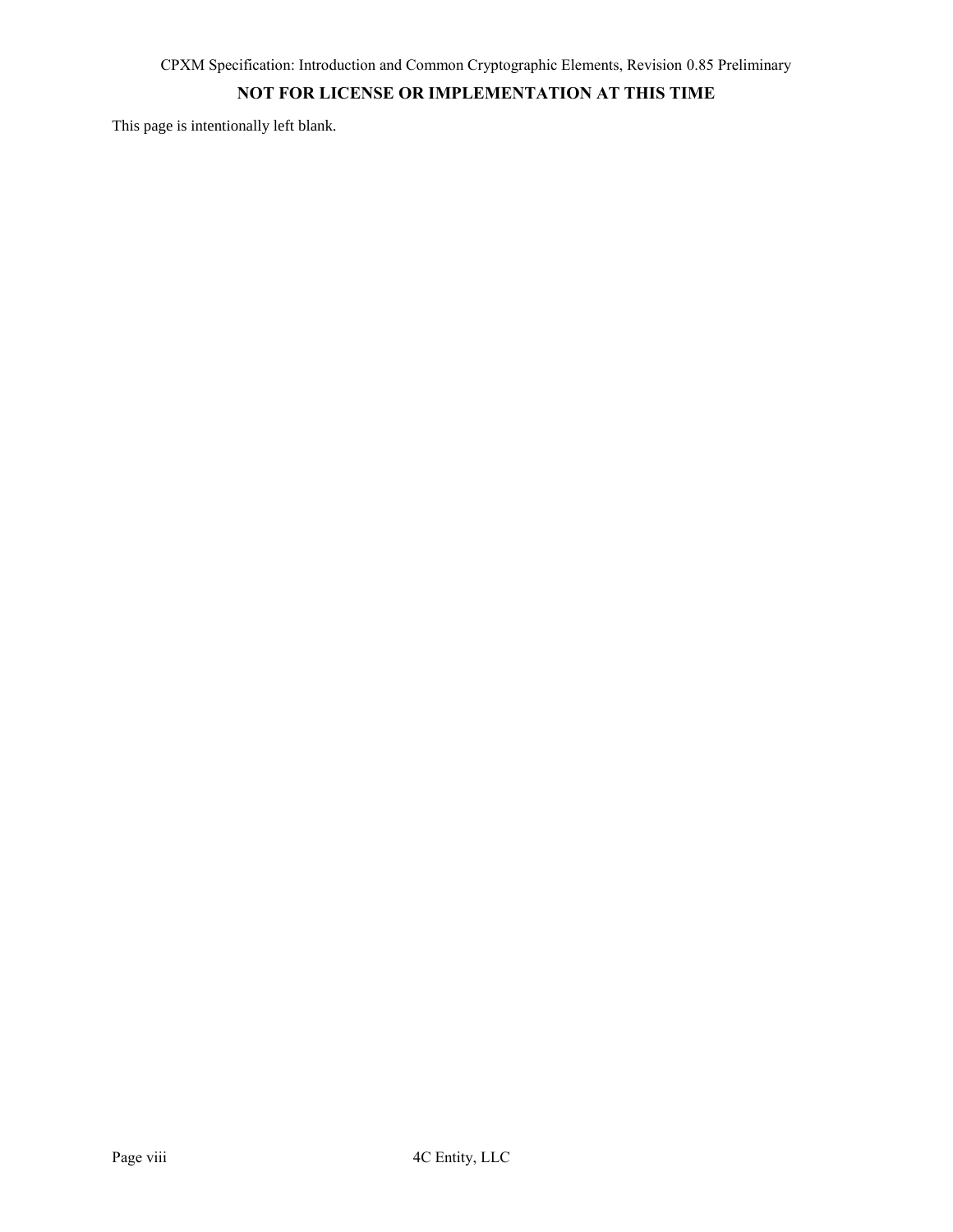## CPXM Specification: Introduction and Common Cryptographic Elements, Revision 0.85 Preliminary **NOT FOR LICENSE OR IMPLEMENTATION AT THIS TIME**

## **List of Tables**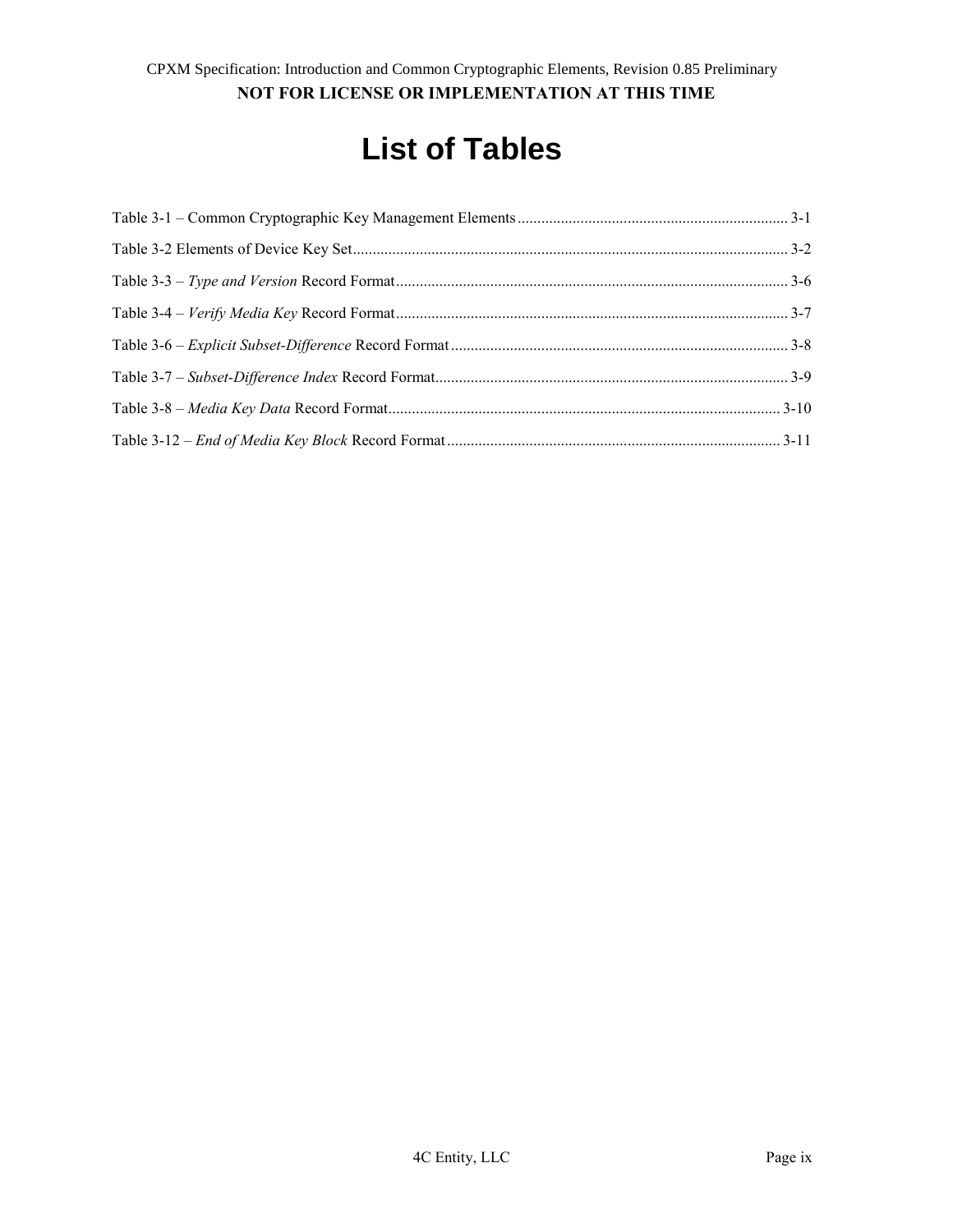This page is intentionally left blank.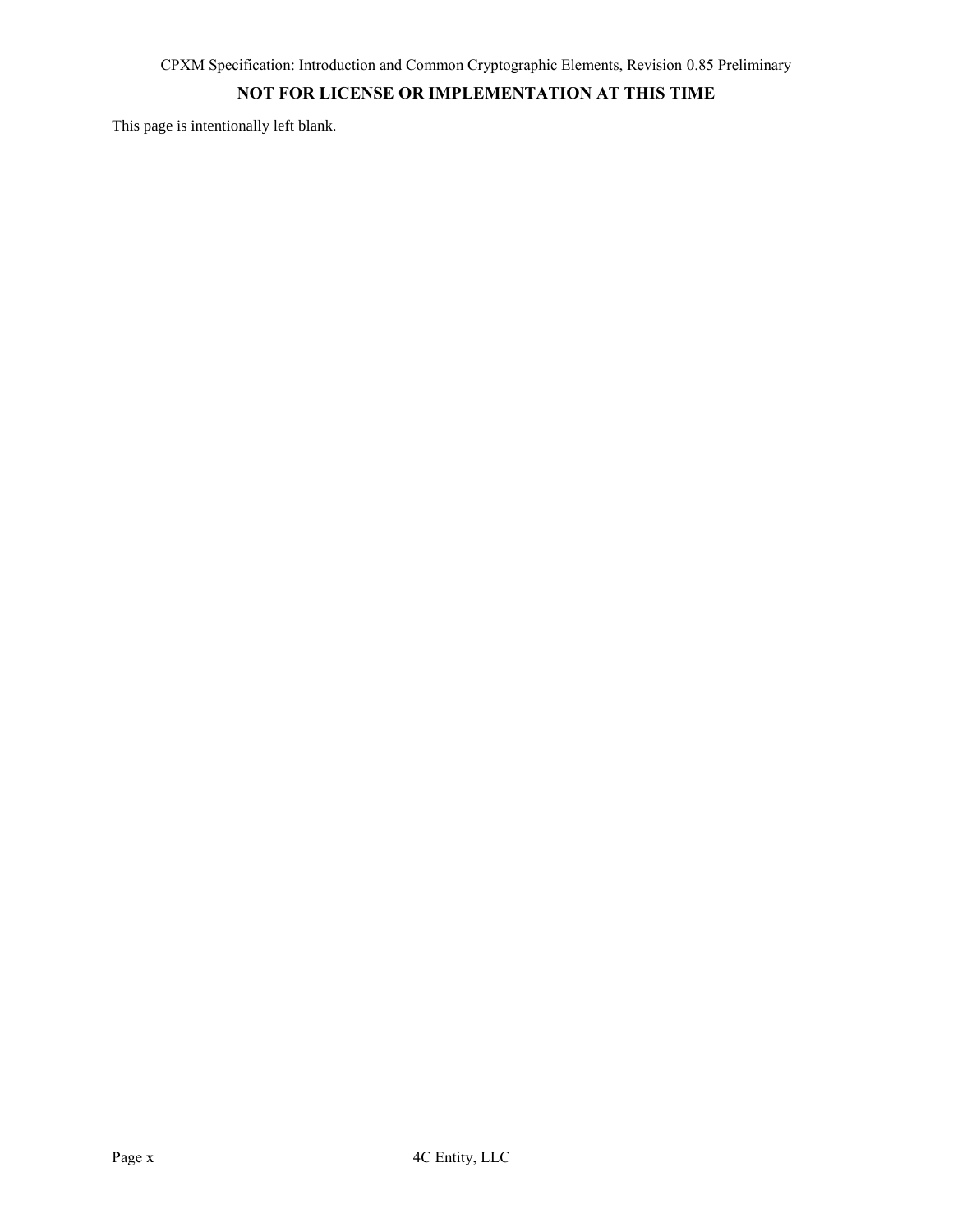## **Chapter 1 Introduction**

## <span id="page-10-0"></span>**1. Introduction**

## **1.1 Purpose and Scope**

The *Content Protection for eXtended Media Specification* (CPXM) defines a renewable method for protecting content recorded on a number of physical media types. This series of CPXM Specifications are different from the CPRM Specifications. A main difference is the cipher algorithm and the use of a technology that implements broadcast encryption and the associated Media Key Block (MKB). The AES cipher is used in CPXM instead of the C2 cipher in CPRM. Therefore, the MKB and Device Key spaces are also different. MKBs and Device Keys for CPRM cannot be used for CPXM. The specification is organized into several "books". This document, the *Introduction and Common Cryptographic Elements* book, provides a brief overview of CPXM, and defines cryptographic procedures that are common among its different uses. Other books provide additional details specific to using CPXM protection for different applications and media types. Other books of the CPXM Specification available at or around the time of this publication are:

SD Memory Card Book

Books covering other media types are expected to be available in the future (see Section [1.5](#page-12-0) below). CPXM is an integral part of an overall system for protecting content against unauthorized copying, known as the Content Protection System Architecture (see the corresponding reference in Section [1.4\)](#page-11-0).

The use of this specification and access to the intellectual property and cryptographic materials required to implement it will be the subject of a license. A license authority referred to as the 4C Entity, LLC is responsible for establishing and administering the content protection system based in part on this specification.

This revision of this document is for evaluation purpose only.

## **1.2 Overview**

The CPXM technology is designed to meet the following criteria:

- It meets the content owners' requirements for robustness and system renewability.
- It is applicable for both audio and video content.
- It is equally suitable for implementation on PCs and CE devices.
- It is applicable to different media types.

The system is based on the following technical elements:

- Key management for interchangeable media
- Content encryption
- Media based renewability

[Figure 1-1](#page-11-1) shows a simplified illustrative example of how the system operates. The actual details of component storage and cryptographic key management will vary with different types of SD Memory Cards and other supported media, as well as with different applications, as described in the other books of this specification.

Step 1a. The 4C Entity, LLC provides secret device keys to the device manufacturer for inclusion into each device produced.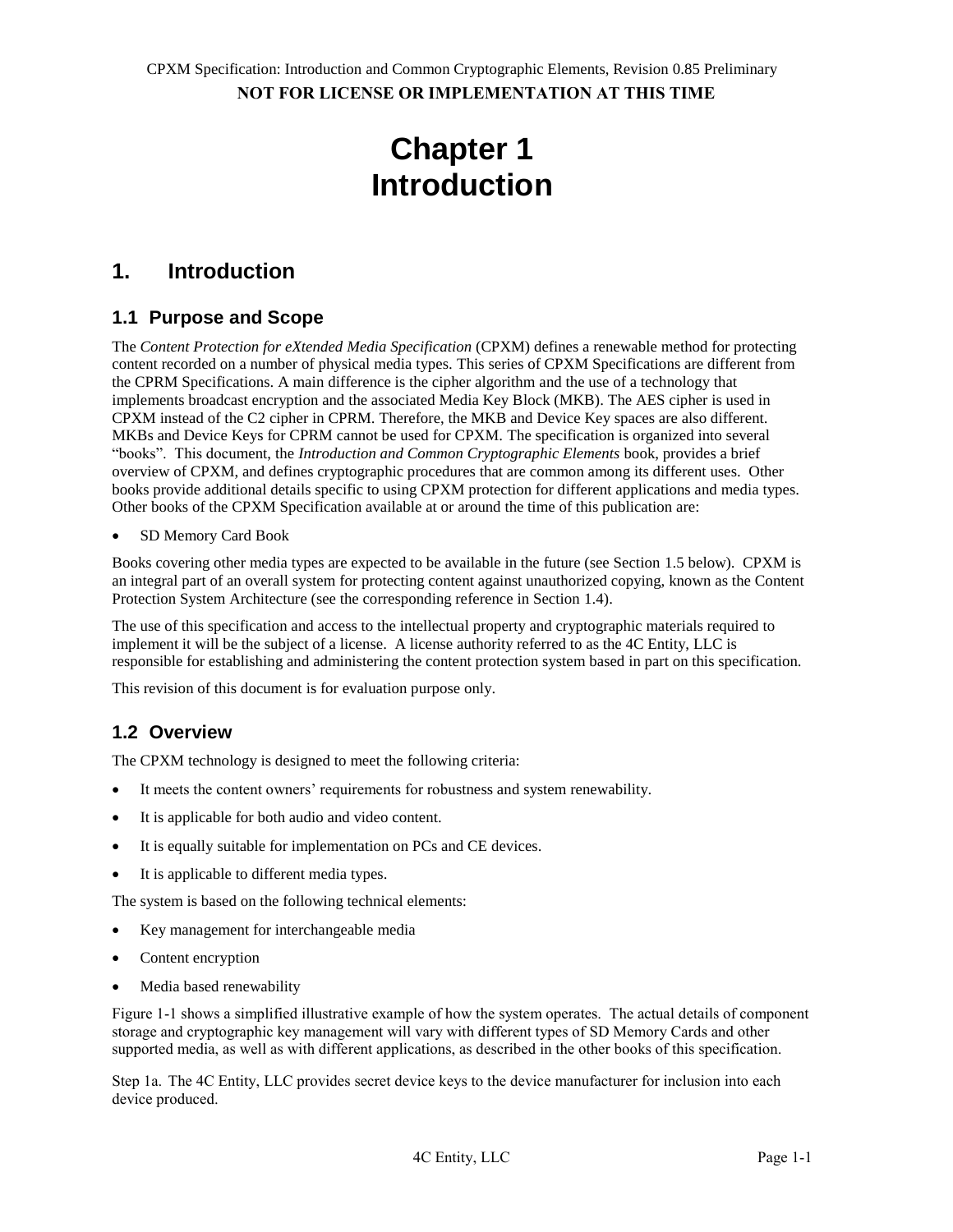CPXM Specification: Introduction and Common Cryptographic Elements, Revision 0.85 Preliminary

#### **NOT FOR LICENSE OR IMPLEMENTATION AT THIS TIME**

Step 1b. Media manufacturers place a Media Identifier and Media Key Block generated by the 4C Entity, LLC on each piece of compliant media.

Step 2. When compliant media is placed within a compliant drive or player/recorder, a secret Media Key is generated by the device using its secret keys and the Media Key Block stored on the media itself. The same secret Media Key is generated regardless of which compliant device is used to access the media.

Step 3. Content stored on the media is encrypted/decrypted by a secret Title Key. The Title Key is encrypted and stored on the media using a key derived from a one-way function of the Media Key and Media ID. The copy control information (CCI) associated with the content is also encrypted by the Title Key. Both encrypted Title Key and encrypted CCI are stored in Protected Area which requires to authenticate the device to access.

Again, actual details of key management can vary among different applications, as described in the other books of this specification.



Figure 1-1 – CPXM Illustrative Example

## <span id="page-11-1"></span>**1.3 Organization of this Document**

This document is organized as follows:

- Chapter [1](#page-10-0) provides an introduction and overview of CPXM.
- Chapter [2](#page-14-0) describes common CPXM cryptographic functions based on the AES cipher algorithm.
- <span id="page-11-0"></span> Chapter [3](#page-20-0) describes a common CPXM cryptographic key management procedure, using a Media Key Block.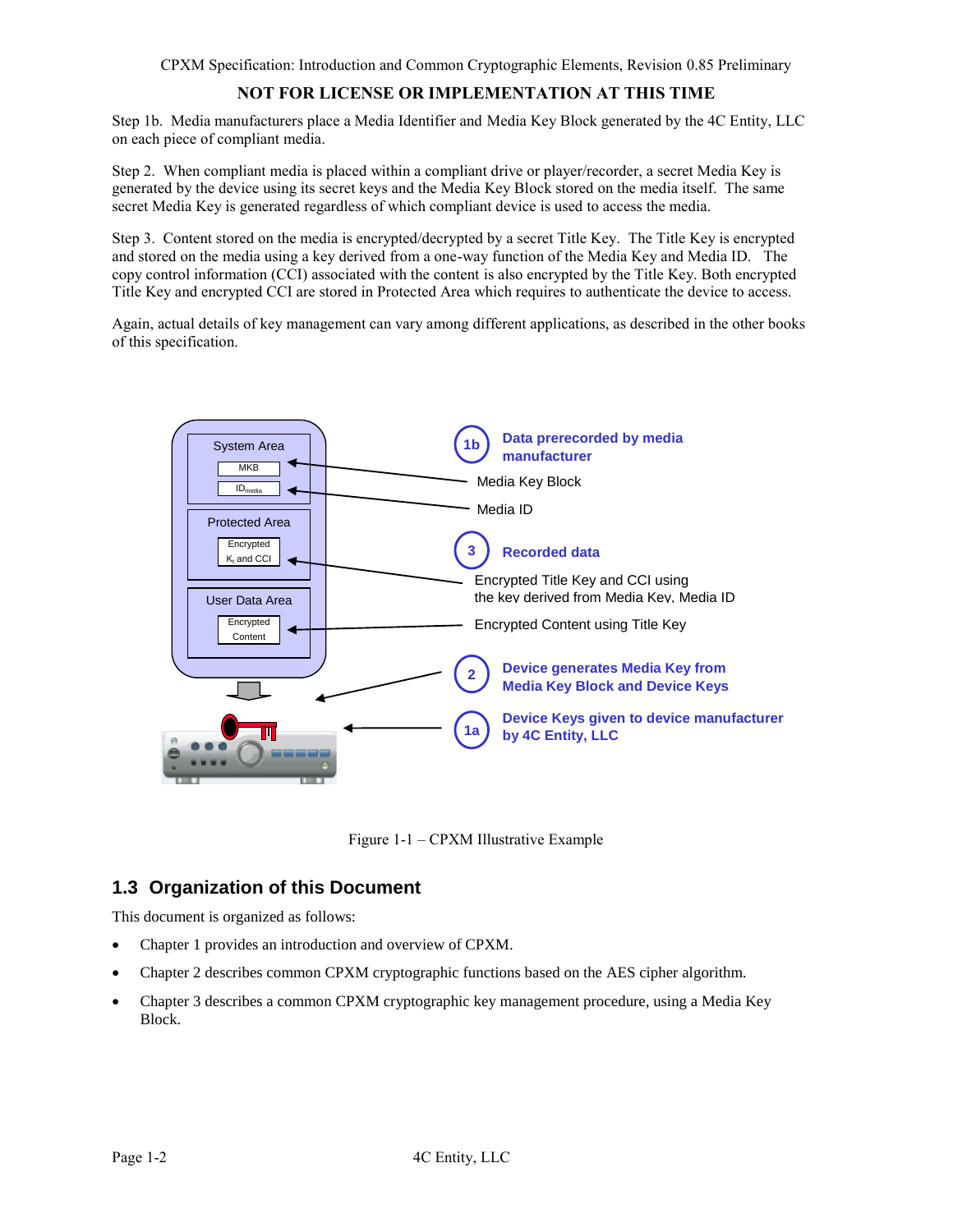#### CPXM Specification: Introduction and Common Cryptographic Elements, Revision 0.85 Preliminary **NOT FOR LICENSE OR IMPLEMENTATION AT THIS TIME**

## <span id="page-12-1"></span>**1.4 References**

This specification shall be used in conjunction with the following publications. When the publications are superceded by an approved revision, the revision shall apply.

4C Entity, LLC, *CPXM License Agreement* (Unpublished)

4C Entity, LLC, *Content Protection System Architecture White Paper, Version 0.81*

National Institute of Standards and Technology (NIST), *Secure Hash Standard*, FIPS Publication 180-2, August

1, 2002.

National Institute of Standards and Technology (NIST), *Recommendation for Random Number Generation Using Deterministic Random Bit Generators (Revised), NIST Special Publication 800-90, March 2007*.

National Institute of Standards and Technology (NIST), *A Statistical Test Suite for Random and Pseudorandom Number Generators for Cryptographic Applications, NIST Special Publication 800-22, with revisions dated, May 15, 2001*.

National Institute of Standards and Technology (NIST), *Advanced Encryption Standard (AES), FIPS Publication 197, November 26, 2001.*

D. Naor, M. Naor, and J. Lotspiech. *Revocation and Tracing Schemes for Stateless Receivers. In Advances in Cryptology - CRYPTO 2001.Springer-Verlag Inc. LNCS 2139, 2001, 41-62.*

## <span id="page-12-0"></span>**1.5 Future Directions**

With its robust cryptography, key management, and renewability mechanisms, it is expected that CPXM will develop and expand, through additions to this specification, to address content protection for additional media types, application formats, and usage models.

## **1.6 Notation**

#### **1.6.1 Numerical Values**

This specification uses three different representations for numerical values. Decimal numbers are represented without any special notation. Binary numbers are represented as a string of binary (0, 1) digits followed by a subscript 2 (e.g., 1010<sub>2</sub>). Hexadecimal numbers are represented as a string of hexadecimal (0..9, A..F) digits followed by a subscript 16 (e.g.,  $3C2_{16}$ ).

## **1.6.2 Bit and Byte Ordering**

Certain data values or parts of data values are interpreted as an array of bits. Unless explicitly noted otherwise, bit positions within an n-bit data value are numbered such that the least significant bit is numbered 0 and the most significant bit is numbered n-1.

Unless explicitly noted otherwise, big-endian ordering is used for multiple-byte values, meaning that byte 0 is the most significant byte.

## **1.6.3 Operations**

The following notation will be used for bitwise and arithmetic operations:

| $[x]_{msb_z}$      | The most significant z bits of x.                         |
|--------------------|-----------------------------------------------------------|
| $[X]_{\rm lsb\ z}$ | The least significant z bits of x.                        |
| $[x]_{y:z}$        | The inclusive range of bits between bit y and bit z in x. |
| $\sim$ X           | Bit-wise inversion of x.                                  |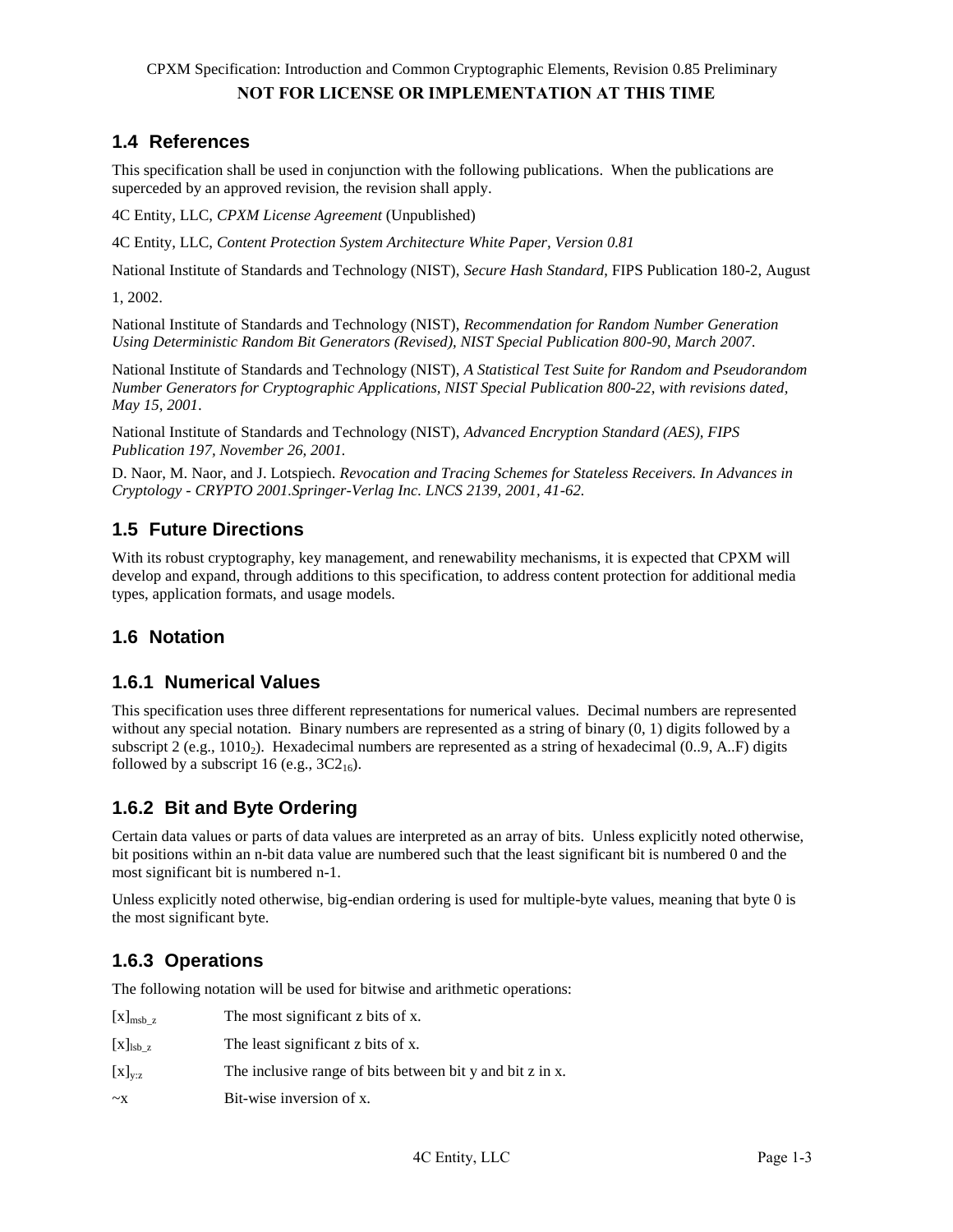| $x \parallel y$ | Ordered concatenation of x and y.                   |
|-----------------|-----------------------------------------------------|
| х ⊕ у           | Bit-wise Exclusive-OR (XOR) of two strings x and y. |
| $x + y$         | Modular addition of two strings x and y.            |
| $X \times V$    | Multiplication of x and y.                          |
| $x - y$         | Subtraction of y from x.                            |
| x / y           | Division of x by y.                                 |
| floor(x)        | Truncated x.                                        |
|                 |                                                     |

The following assignment and relational operators will be used:

|         | Assignment               |
|---------|--------------------------|
|         | Equal to                 |
| $!=$    | Not equal to             |
| $\,<\,$ | Less than                |
| $\geq$  | Greater than             |
| $\leq$  | Less than or equal to    |
| $>=$    | Greater than or equal to |
|         |                          |

### **1.7 Abbreviations and Acronyms**

The following is an alphabetical list of abbreviations and acronyms used in this document:

| 4C          | 4 Companies (IBM, Intel, Panasonic, and Toshiba) |
|-------------|--------------------------------------------------|
| <b>AES</b>  | <b>Advanced Encryption Standard</b>              |
| <b>ATA</b>  | <b>AT Attachment</b>                             |
| <b>CBC</b>  | <b>Cipher Block Chaining</b>                     |
| <b>CCI</b>  | Copy Control Information                         |
| <b>CE</b>   | <b>Consumer Electronics</b>                      |
| <b>CPRM</b> | <b>Content Protection for Recordable Media</b>   |
| <b>CPXM</b> | Content Protection for eXtended Media            |
| <b>ECB</b>  | Electronic Codebook                              |
| <b>FIPS</b> | <b>Federal Information Processing Standards</b>  |
| ID          | Identifier                                       |
| <b>LLC</b>  | <b>Limited Liability Company</b>                 |
| <b>lsb</b>  | Least Significant Bit                            |
| <b>MKB</b>  | Media Key Block                                  |
| msb         | Most Significant Bit                             |
| PC          | Personal Computer                                |
| <b>SD</b>   | Secure Digital                                   |
| <b>XOR</b>  | Exclusive-OR                                     |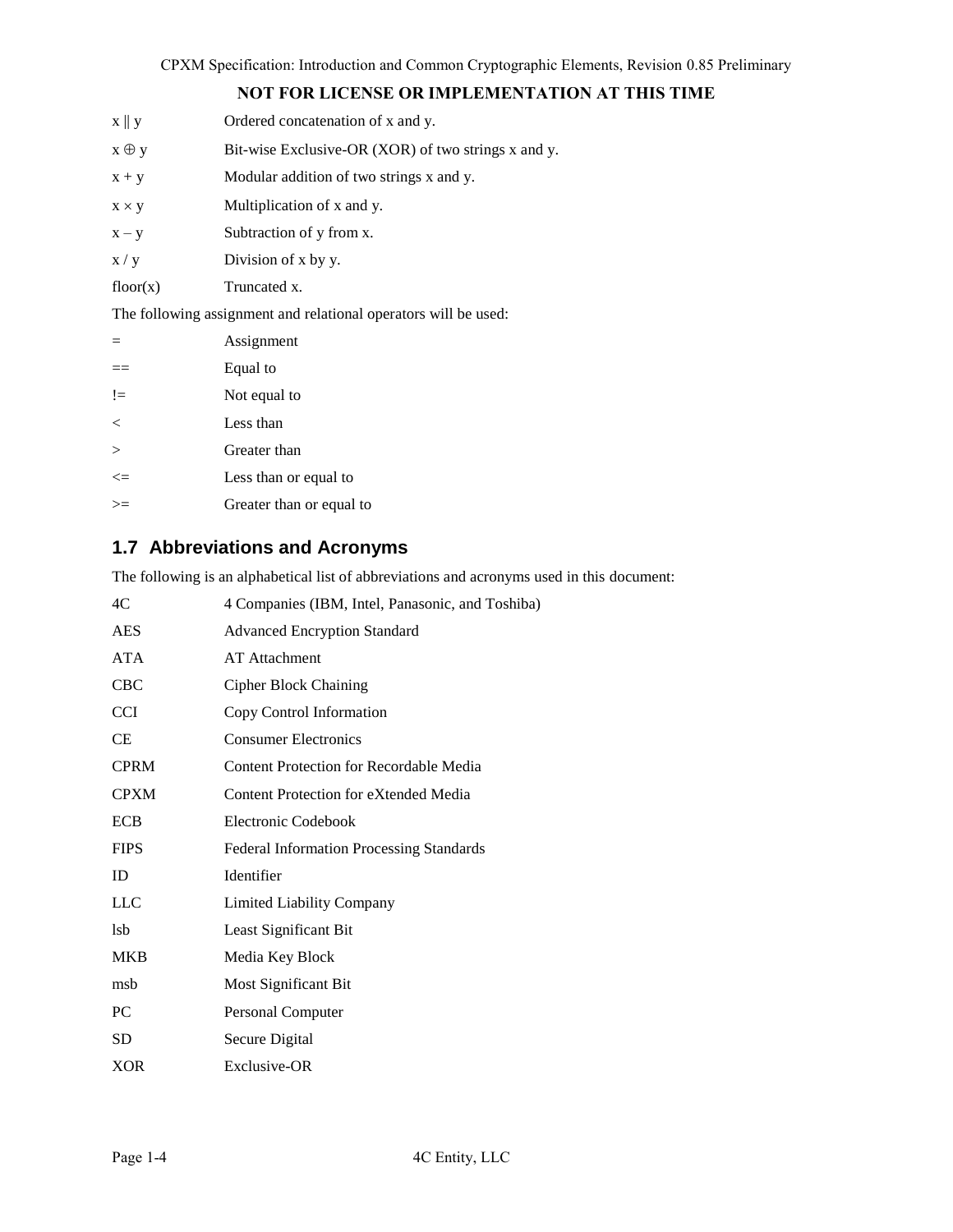## **Chapter 2 CPXM Common Cryptographic Functions**

## <span id="page-14-0"></span>**2. CPXM Common Cryptographic Functions**

This chapter describes common cryptographic functions that are used by CPXM for various applications and media types. The functions are described here in isolation; their specific uses as part of CPXM encryption, key management, and renewability mechanisms are described elsewhere in this document, as well as in the other books of this specification.

## **2.1 AES Block Cipher Algorithm**

Common cryptographic functions used for CPXM are based on the AES block cipher. A description of the AES block cipher algorithm is provided in the FIPS Publication 197, as referred to in Section [1.4.](#page-12-1) That specification describes two basic operational modes of the AES cipher: Electronic Codebook (ECB) mode and Cipher Block Chaining (CBC) mode. The remainder of this section describes notation that will be used in this document and in other books of this specification to refer to those two modes of operation.

## **2.1.1 AES Block Cipher in Electronic Codebook (ECB) Mode**

In this document and in other books of this specification, encryption with the AES cipher in Electronic Codebook (ECB) mode is represented by the function

#### AES  $E(k, d)$

where k is a 128-bit key, d is a 128-bit value to be encrypted, and AES\_E returns the 128-bit result.

Decryption using the AES cipher in ECB mode is represented by the function

#### AES  $D(k, d)$

where k is a 128-bit key, d is a 128-bit value to be decrypted, and AES\_D returns the 128-bit result.

## **2.1.2 AES Block Cipher in Cipher Block Chaining (CBC) Mode**

The AES cipher is used in Cipher Block Chaining (CBC) mode for encryption and decryption of content protected by CPXM. In this document and in other books of this specification, encryption with the AES cipher in CBC mode is represented by the function

#### AES\_ECBC(k, d)

where k is a 128-bit key, d is a frame of data to be encrypted, and AES\_ECBC returns the encrypted frame.

Decryption using the AES cipher in CBC mode is represented by the function

#### AES\_DCBC(k, d)

where k is a 128-bit key, d is a frame of data to be decrypted, and AES\_DCBC returns the decrypted frame.

The size of the frame of data to be encrypted or decrypted (i.e. how often a new CBC cipher chain is started) depends on the particular application format, and is defined for each in the corresponding books of this specification. The initialization vector used at the beginning of a CBC encryption or decryption chain is a constant and given by the 4C Entity, LLC as Confidential Information, as defined in the CPXM License Agreement.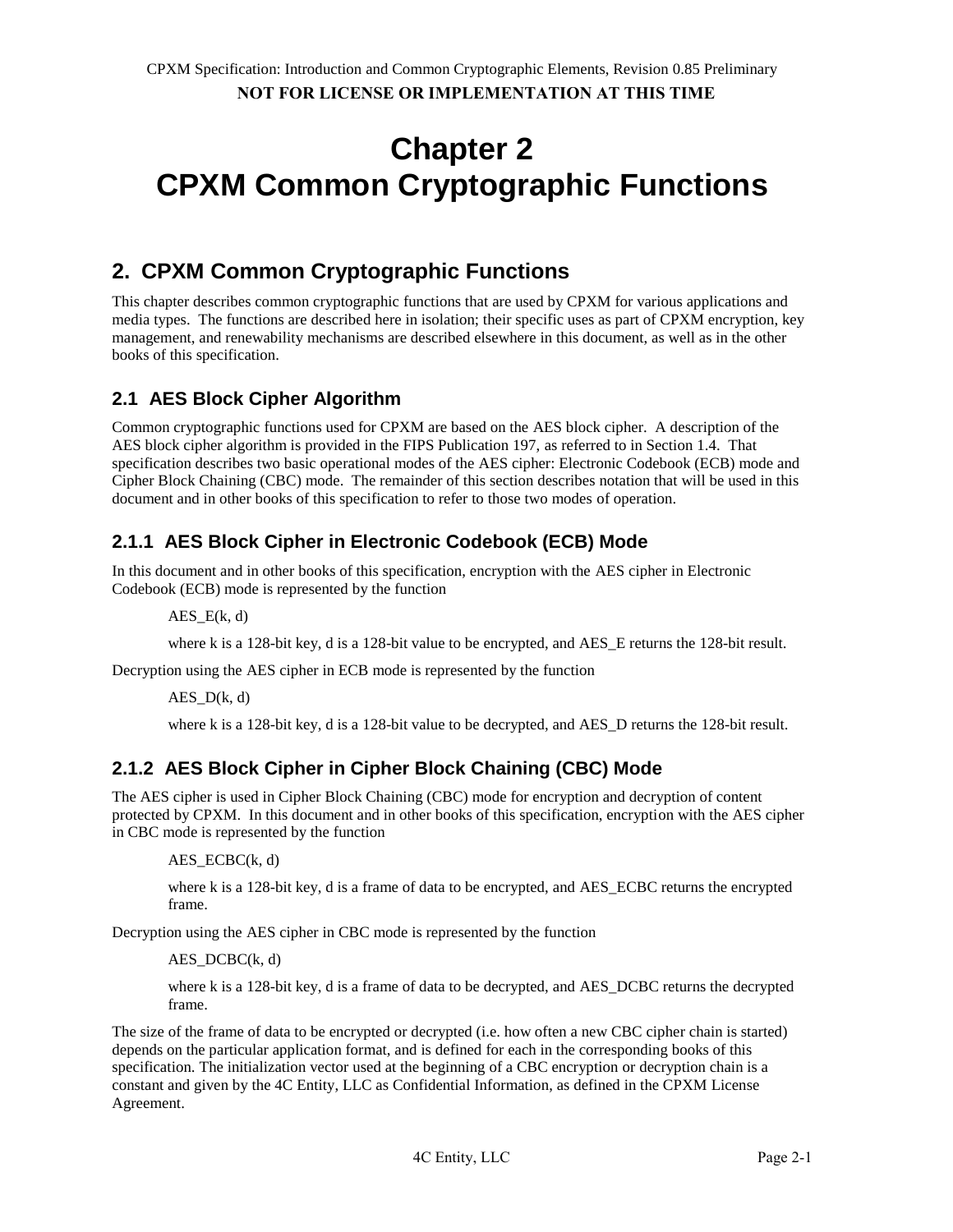#### **2.2 AES Hash Function**

CPXM uses a hashing procedure based on the AES encryption algorithm. This procedure is called the AES Hash Function, and is represented by the function

 $AES_H(d)$ 

where d is input data of arbitrary length, and AES\_H returns the 128-bit result.

Prior to hashing, the data to be hashed (d) is padded using the standard SHA-1 method as described in the following sentences. The message or data file is considered to be a bit string. The length of the message is the number of bits in the message (the empty message has length 0). The purpose of message padding is to make the total length of a padded message an integer multiple of 128 bits. The AES hash sequentially processes blocks of 128 bits when computing the message digest. The following specifies how this padding shall be performed. As a summary, a "1" followed by m "0"s followed by a 64-bit integer are appended to the end of the message to produce a padded message of length  $128 \times n$ . The 64-bit integer is the length of the original message in bits. The length of padding is at least 65 bits ("1" || the 64-bit integer) and at most 192 bits ("1" || 127 "0"s || the 64-bit integer.) By way of example, a 56-bit message would be padded with 72 bits as follows: 8000000000000000038<sub>16</sub>. A 64-bit message would be padded with 192 bits as follows:  $80...040_{16}$ . A 128-bit message would be padded with 128 bits as follows:  $80...080_{16}$ .

The padded data d' is divided into n 128-bit blocks, represented as  $d_1$ ',  $d_2$ ', ... $d_n$ ', which are used in the hashing procedure as shown in [Figure 2-1.](#page-15-0)



**Figure 2-1 – AES Hash Function**

<span id="page-15-0"></span>A 128-bit fixed initial value  $h_0$  is provided by the 4C Entity, LLC for media types and applications where the AES Hash Function is used.

The following are calculated iteratively for i from 1 to n:

 $h_i = AES\_D(d_i', h_{i-1}) \oplus h_{i-1}'.$ 

The value  $h_n$  is the final result of the hash, i.e.  $AES_H(d) = h_n$ .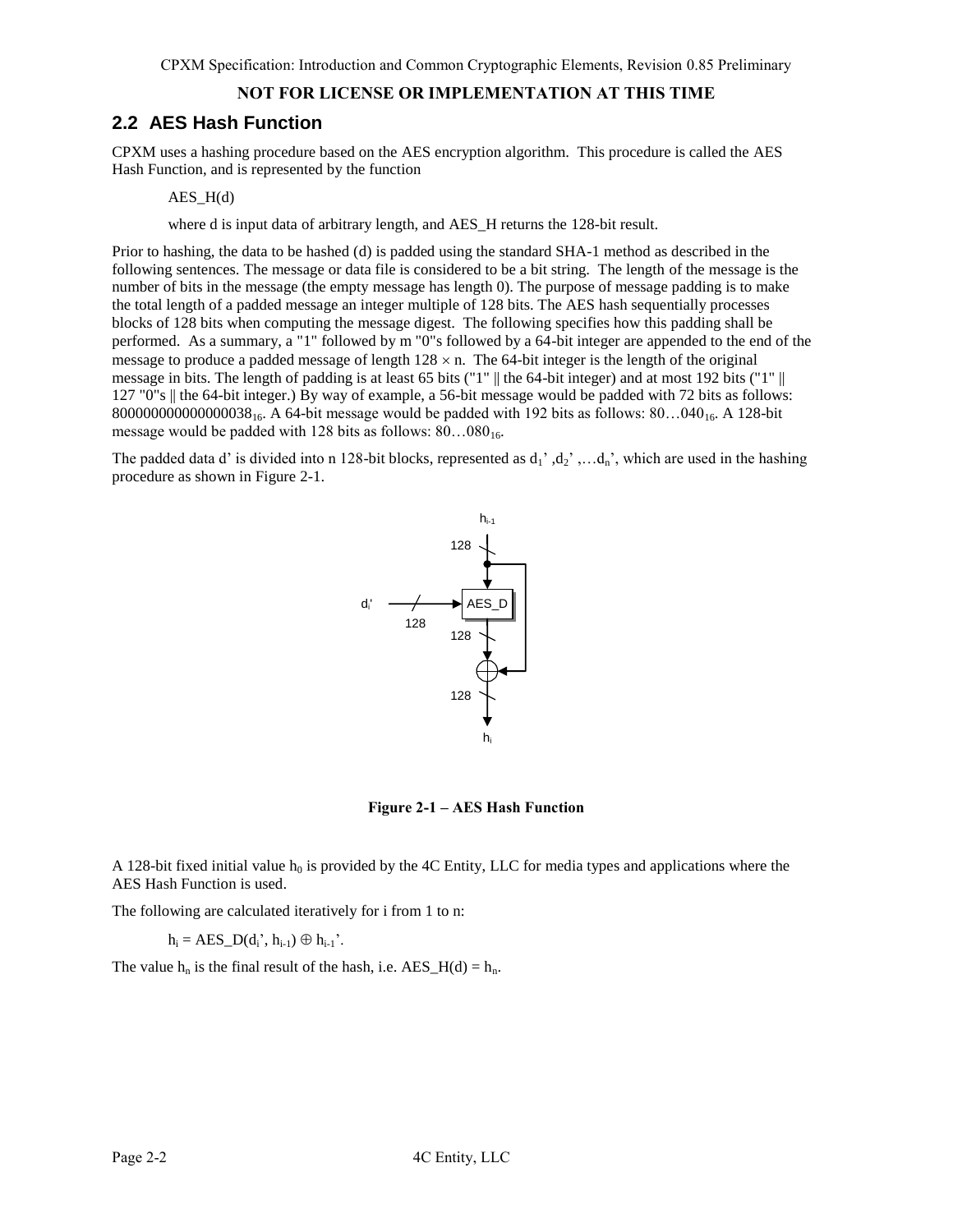#### CPXM Specification: Introduction and Common Cryptographic Elements, Revision 0.85 Preliminary **NOT FOR LICENSE OR IMPLEMENTATION AT THIS TIME**

## **2.3 AES One-way Function**

CPXM uses a cryptographic one-way function based on the AES encryption algorithm. This function is called the AES One-way Function, and is represented by

 $AES_G(d_1, d_2)$ 

where  $d_1$  is a 128-bit input value,  $d_2$  is a 128-bit input value, and AES\_G returns the 128-bit result.

[Figure 2-2](#page-16-0) depicts the one-way function.





<span id="page-16-0"></span>The one-way function result is calculated as

AES\_G(d<sub>1</sub>, d<sub>2</sub>) = AES\_D(d<sub>1</sub>, d<sub>2</sub>)  $\oplus$  d<sub>2</sub>.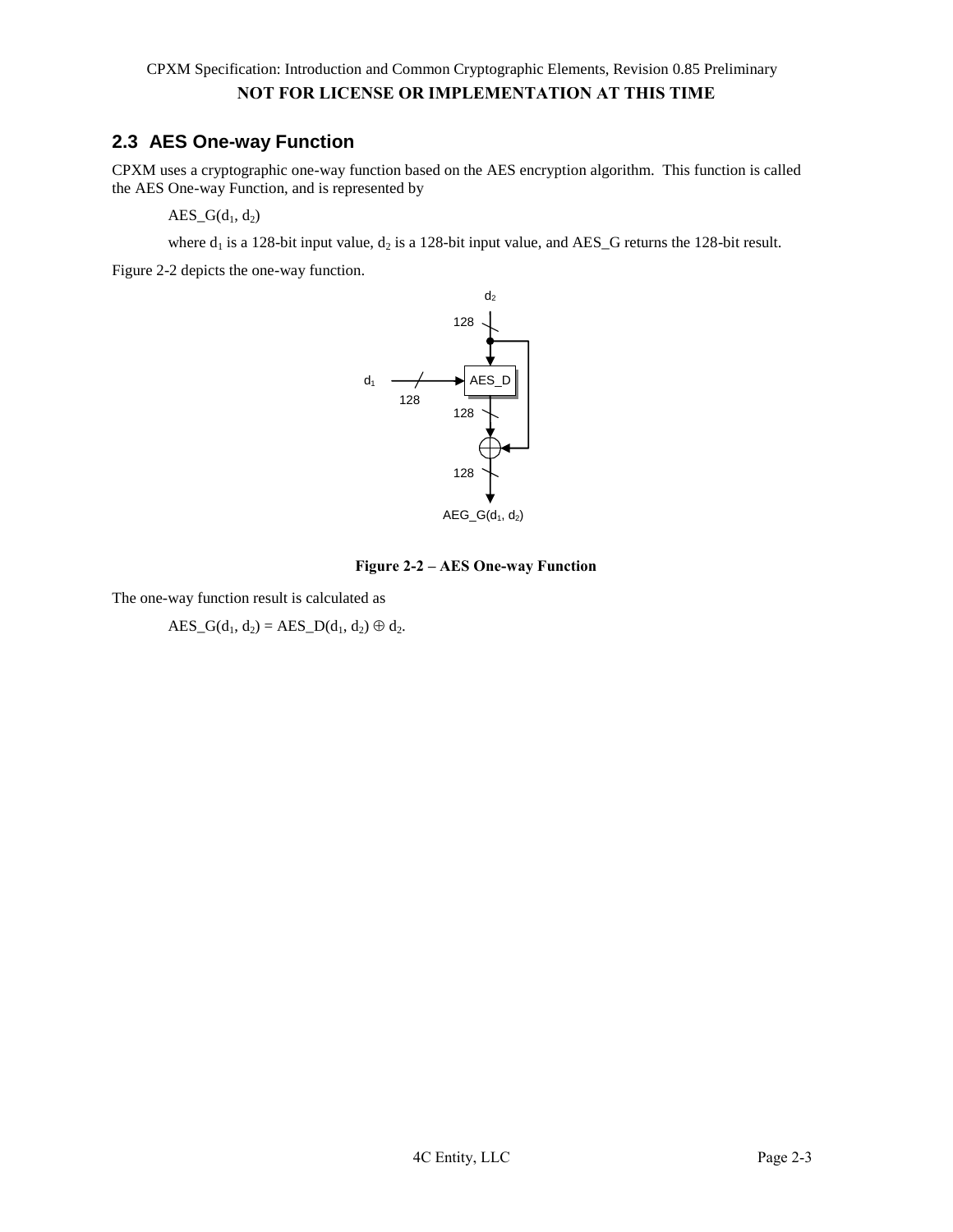### **2.4 Random Number Generators**

This section describes a random number generator and a pseudo-random number generator, both of which are based on the AES One-way Function. Unless explicitly noted otherwise, one or plural of the following random/pseudo random number generators shall be used: (1) Pseudorandom number generator based on a design described in either Section [2.4.1](#page-17-0) or Section [2.4.2](#page-18-0) and described below (2) Pseudorandom number generators defined in NIST Special Publication 800-90 (see reference in Section 1.4) (3) Random or pseudorandom number generator of equal or higher quality that passes the tests described in NIST Special Publication 800-22 when using the default parameters and other recommendations provided therein (see reference in Section [1.4\)](#page-12-1).

## <span id="page-17-0"></span>**2.4.1 AES Random Number Generator**

[Figure 2-3](#page-17-1) shows the AES Random Number Generator, which is a random number generator based on the AES One-way Function that uses a non-correlated input in every cycle.



**Figure 2-3 – AES Random Number Generator**

<span id="page-17-1"></span>Manufacturers need to generate a unique value,  $s_0$ , for each device or medium. During manufacture, the  $s_0$  is loaded into the non-volatile seed register. Thereafter, 128-bit random numbers  $r_i$  (i=0,1,...) are generated as

 $r_i = AES_G(k_i, s_i),$ where  $k_i = f(k, e_i)$ and  $s_{i+1} = r_i$ .

The function  $f(k, e_i)$  returns the value k after its least significant bit is exclusive-ORed with  $e_i$ .

The constant k is a 128-bit value generated individually for each device by a physically random process. This may be taken from the random number provided for each device by the 4C Entity, LLC. The 1-bit value  $e_i$  is taken from a source of run-time entropy, such as the least significant bit of a free-running counter having a frequency significantly higher than the random number sample rate.

Unless explicitly noted otherwise, a device shall treat its k value as Highly Confidential, as defined in the CPXM License Agreement.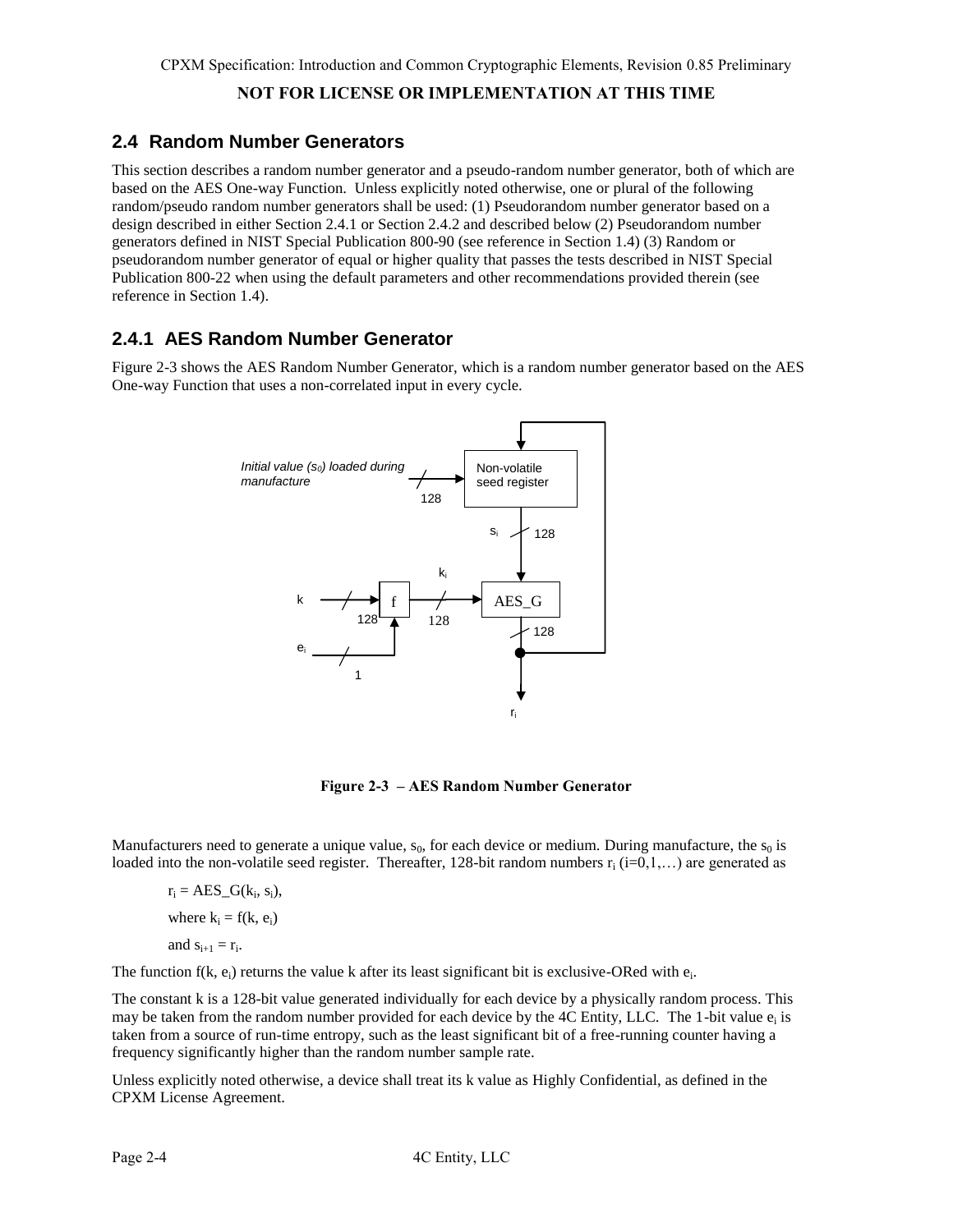#### <span id="page-18-0"></span>**2.4.2 AES Pseudo-random Number Generator**

[Figure 2-4](#page-18-1) shows the AES Pseudo-random Number Generator, which is a pseudo-random number generator based on the AES One-way Function that generates an output sequence with a period of length  $2^{128}$ .



**Figure 2-4 – AES Pseudo-random Number Generator**

<span id="page-18-1"></span>Manufacturers need to generate a unique value,  $s_0$ , for each device or medium. During manufacture, the  $s_0$  is loaded into the non-volatile seed register. Thereafter, 128-bit random numbers  $r_i$  (i=0, 1, ...) are generated as

 $r_i = AES_G(k, s_i)$ where  $s_{i+1} = [s_i + 1]_{lsb-128}$ 

The constant k is a 128-bit value generated individually for each device by a physically random process. This may be taken from the random number provided for each device by the 4C Entity, LLC. Unless explicitly noted otherwise, a device shall treat its k value as Highly Confidential, as defined in the CPXM License Agreement.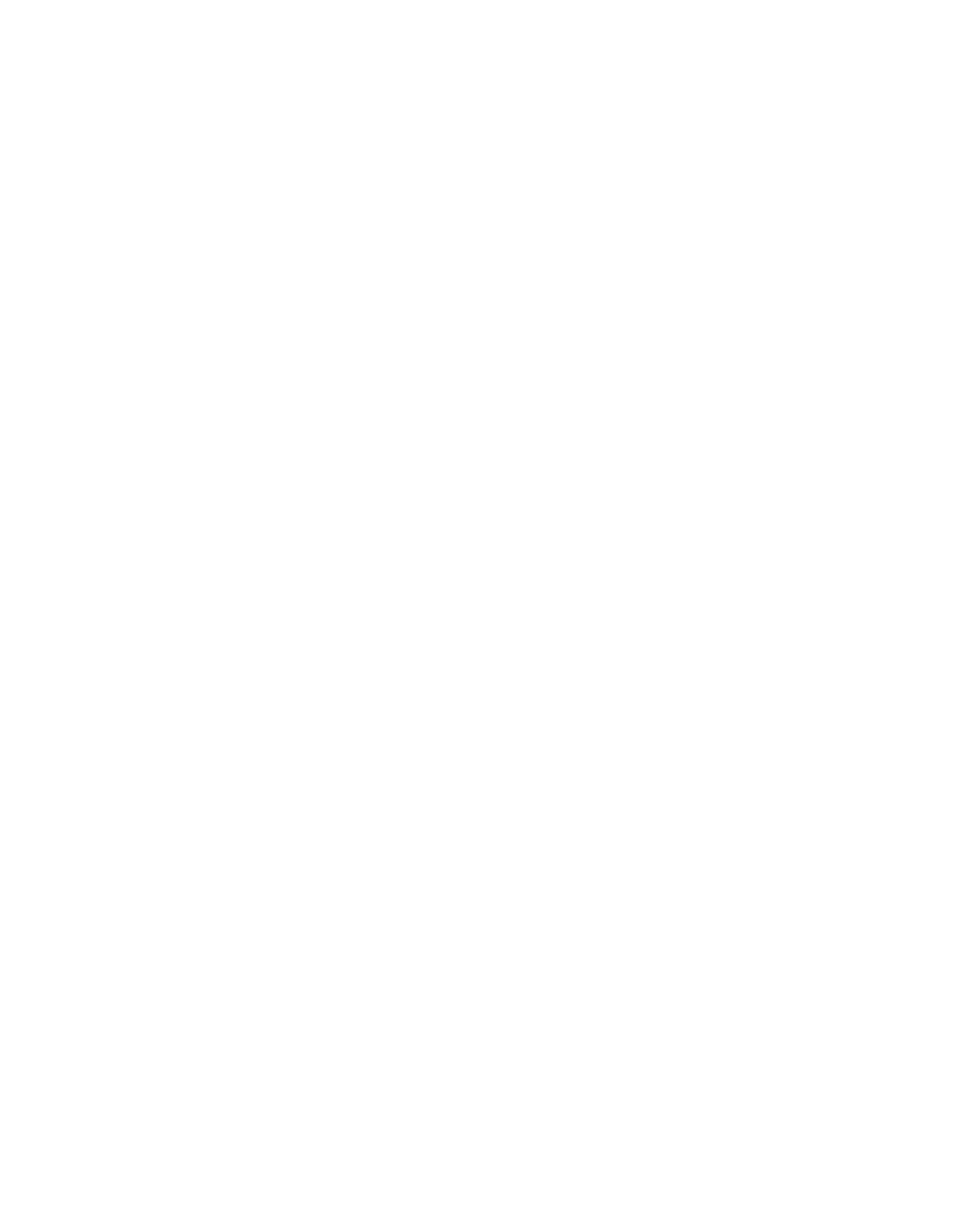## **Chapter 3 CPXM Common Cryptographic Key Management**

## <span id="page-20-0"></span>**3. CPXM Common Cryptographic Key Management**

This chapter describes an advanced cryptographic key management procedure, depicted in [Figure 3-1,](#page-20-1) which uses a Media Key Block, based on the subset-difference tree method, to provide system renewability in the form of device and media revocation. The procedure is described here in isolation; its use as part of the overall protection system is described elsewhere in this specification.



Media Key or Media Key Precursor



<span id="page-20-1"></span>The 4C Entity, LLC licenses a Device Key Set which includes Device Keys  $(K_{d_0}, K_{d_1}, \ldots, K_{d_n-1})$  used to decrypt one or more elements of a Media Key Block (MKB), in order to extract the secret Media Key ( $K_m^0$ ) or the Media Key Precursor $(K_m^{-1})$ . The result which is calculated by Process MKB depends on the type of Device Key used. [Table 3-1](#page-20-2) lists the elements involved in this process, along with their sizes.

<span id="page-20-2"></span>

| Key or Variable                                    | <b>Size</b>                   |  |  |
|----------------------------------------------------|-------------------------------|--|--|
| Device Keys ( $K_{d, 0}, K_{d, 1}, , K_{d, n-1}$ ) | 128 bits each                 |  |  |
| Media Key Block (MKB)                              | Variable, multiple of 4 bytes |  |  |
| Media Key $(K_m^0)$                                | 128 bits                      |  |  |
| Media Key Precursor $(K_m^{-1})$                   | 128 bits                      |  |  |

| Table 3-1 - Common Cryptographic Key Management Elements |  |  |  |
|----------------------------------------------------------|--|--|--|
|----------------------------------------------------------|--|--|--|

The remainder of this section describes this cryptographic key management procedure in detail.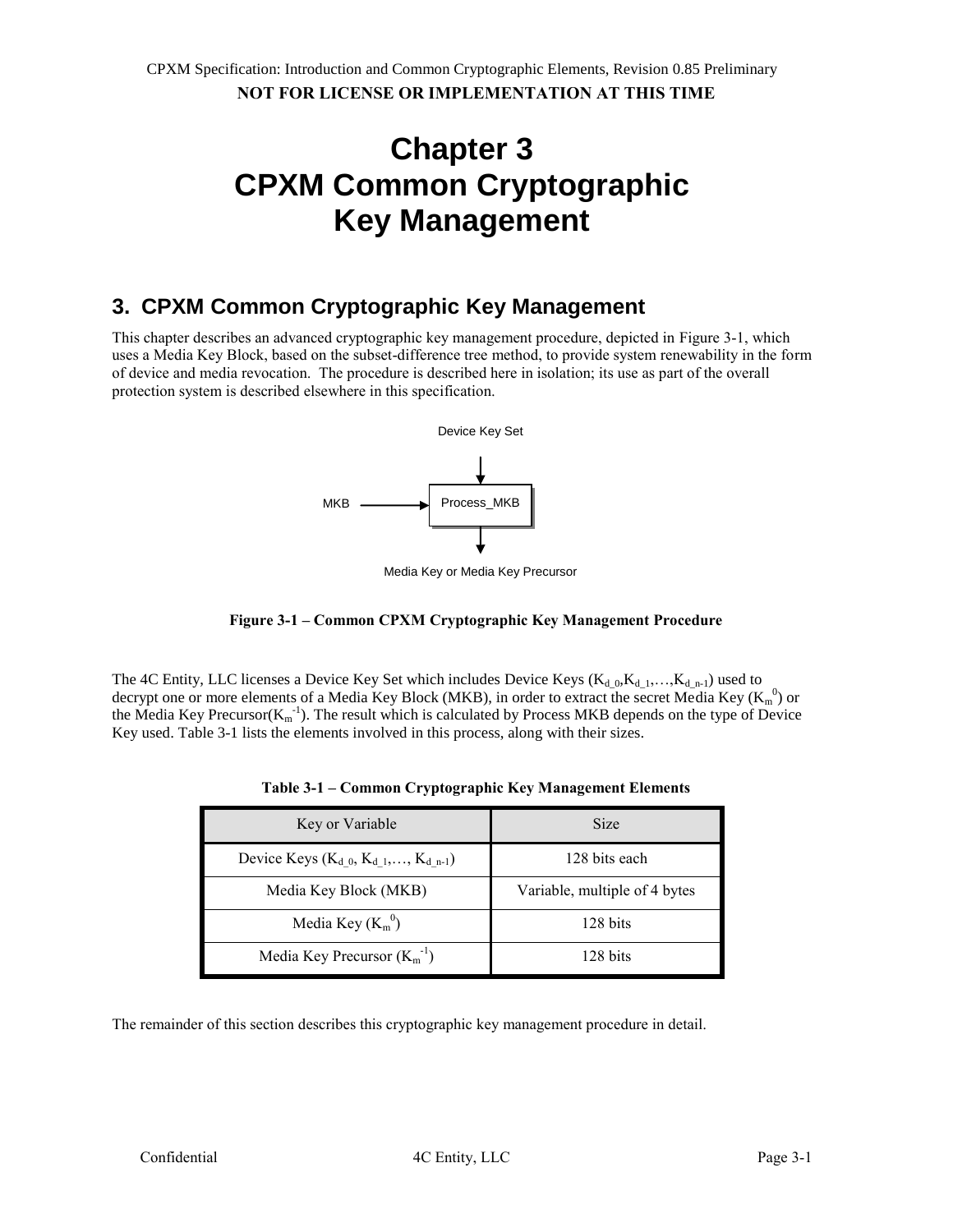## **3.1 Device Keys**

Each compliant device or medium is given a Device Key Set when manufactured. A Device Key Set consists of a Device Node, a set of Device Keys  $(K_d)$  and the UV Descriptor (UV) associated with each Device Key, {Device Node,  ${K_d_0, UV_0}$ ,  ${K_d_1, UV_1}$ , ...,  ${K_d_{n-1}, UV_{n-1}}$ }. [Table 3-2](#page-21-0) shows these elements and the size.

There are two types of Device Keys which are called Host Device Key and Media Device Key. A Host Device Key is given to a host device and a Media Device Key is given to a medium. The actual number of keys may be different in different media types. These Device Keys, referred to as  $K_{d,i}$  (i=0, 1,…, n-1), are provided by 4C Entity, LLC., and are used by the device to process the MKB. The Host Device Key set produces the Media Key Precursor  $(K_m^{-1})$ , which can then be used to calculate the Media Key  $(K_m^{-0})$ , whereas the Media Device Key set produces the Media Key  $(K_m^0)$ . The set of Host Device Keys shall either be unique per device, or shared by multiple devices, however the set of Media Device Keys shall be unique per medium. The CPXM License Agreement describes details and requirements associated with these alternatives. A device and medium shall treat its Device Keys as Highly Confidential, as defined in the CPXM License Agreement.

<span id="page-21-0"></span>

| Elements                                     | <b>Size</b>   |  |  |
|----------------------------------------------|---------------|--|--|
| Device Keys $(K_{d,0}, K_{d,1},, K_{d,n-1})$ | 128 bits each |  |  |
| UV Descriptor $(UV_0, UV_1, , UV_{n-1})$     | 48 bits each  |  |  |
| Device Node                                  | 40 bits       |  |  |

**Table 3-2 Elements of Device Key Set**

## **3.2 Media Key Block (MKB)**

The Media Key Block (MKB) enables system renewability. The MKB is generated by 4C Entity, LLC. All compliant Host Devices using their set of secret Host Device Keys calculate the same  $K_m^{-1}$  and  $K_m^{-0}$  when using the same MKB. All compliant Media Device using their set of secret Media Device Keys calculate the same  $K_m^0$  as Host Devices will from the same MKB. If a set of Device Keys is compromised in a way that threatens the integrity of the system, an updated MKB can be released that causes a Host Device or Media Device with the compromised set of Device Keys to be unable to calculate the correct  $K_m^{-1}K_m^0$  or  $K_m^0$  respectively. In this way, the compromised Device Keys are "revoked" by the new MKB. Compliant devices shall be able to locate the MKB on media as defined in the format specific books of this specification. [Figure 3-2](#page-21-1) shows the calculation of these secret keys.

<span id="page-21-1"></span>

**Figure 3-2 – Calculation of Secret Keys**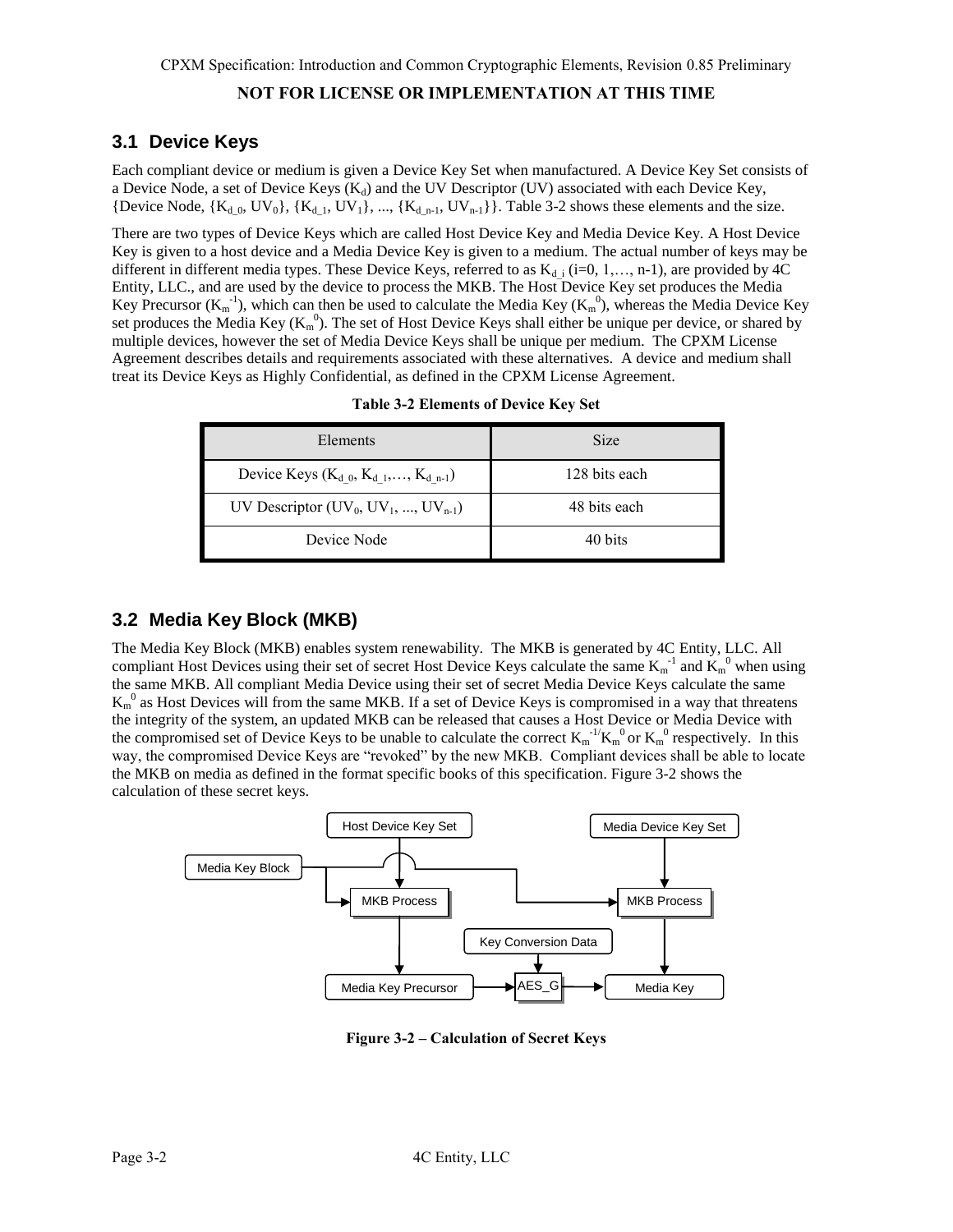## **3.2.1 Subset-Difference Tree Related Definitions**

This section describes defined terms mentioned in the tree calculations.

## **3.2.2 Calculation of Subsidiary Device Keys and Processing Keys**

For the purpose of processing an MKB to calculate  $K_m^0$  or  $K_m^{-1}$ , Device Keys are used to calculate subsidiary Device Keys and Processing Keys using the AES\_G3 function. The AES\_G3 is the AES Cipher based one way calculation and outputs 384 bits. From a Device Key or subsidiary Device Key, AES\_G3 produces the subsidiary Device Key for the left child of the current node, the Processing Key and the subsidiary Device Key for the right child of the current node. By using the AES\_G3 function, the device calculates all subsidiary Device Keys that it needs from the few Device Keys that it stores at manufacturing time. [Figure 3-3](#page-22-0) depicts overview of AES\_G3 function



**Figure 3-3 – Overview of AES\_G3 function**

## <span id="page-22-1"></span><span id="page-22-0"></span>**3.2.3 Storing Device Keys**

Each Host Device or Media Device is given its Device Keys and a 39-bit number *d* called the Device Number. For each Device Key, there is an associated number denoted the *path* number, and the "*u*" bit mask, *m*u, and the "*v*" bit mask, *m*v. The *path* number denotes the position in the tree associated with the Device Key. This *path* number defines a path from the root to that node in the tree as follows: starting with the most significant bit, a "0" value indicates the path takes the "left" branch of the tree and a "1" value indicates the path takes the "right" side. These masks are always a single sequence of 1-bits followed by a single sequence of 0-bits. The bit masks indicate "don't care" bits in the *path* number; if a bit is zero, that corresponding bit in the *uv* number is "don't care"; i.e., the path ends at this point. The device number, *path* number, and masks denote nodes within a binary tree, where  $u$  is an ancestor of  $v$ . These masks represent the depth of the respective nodes,  $u$  and  $v$ , from the root of the tree. The deeper the position of a node in the tree, the shorter the sequence of 0-bits in the mask associated to that node. As a result, the  $m_u$  mask always has more 0 bits than the  $m_v$  mask. The subset-difference is the sub-tree rooted at node *u* minus the sub-tree rooted at node *v*.

For conciseness, the *path* number and the "*v*" mask are encoded in a single 40-bit number, referred to as the *uv*  number. The mask for *v* is given by the first lower-order 1-bit in the *uv* number. That bit and all lower-order 0bits, are zero bits in the "*v*" mask. The following C code fragment illustrates one way to calculate the *v* mask from the *uv* value: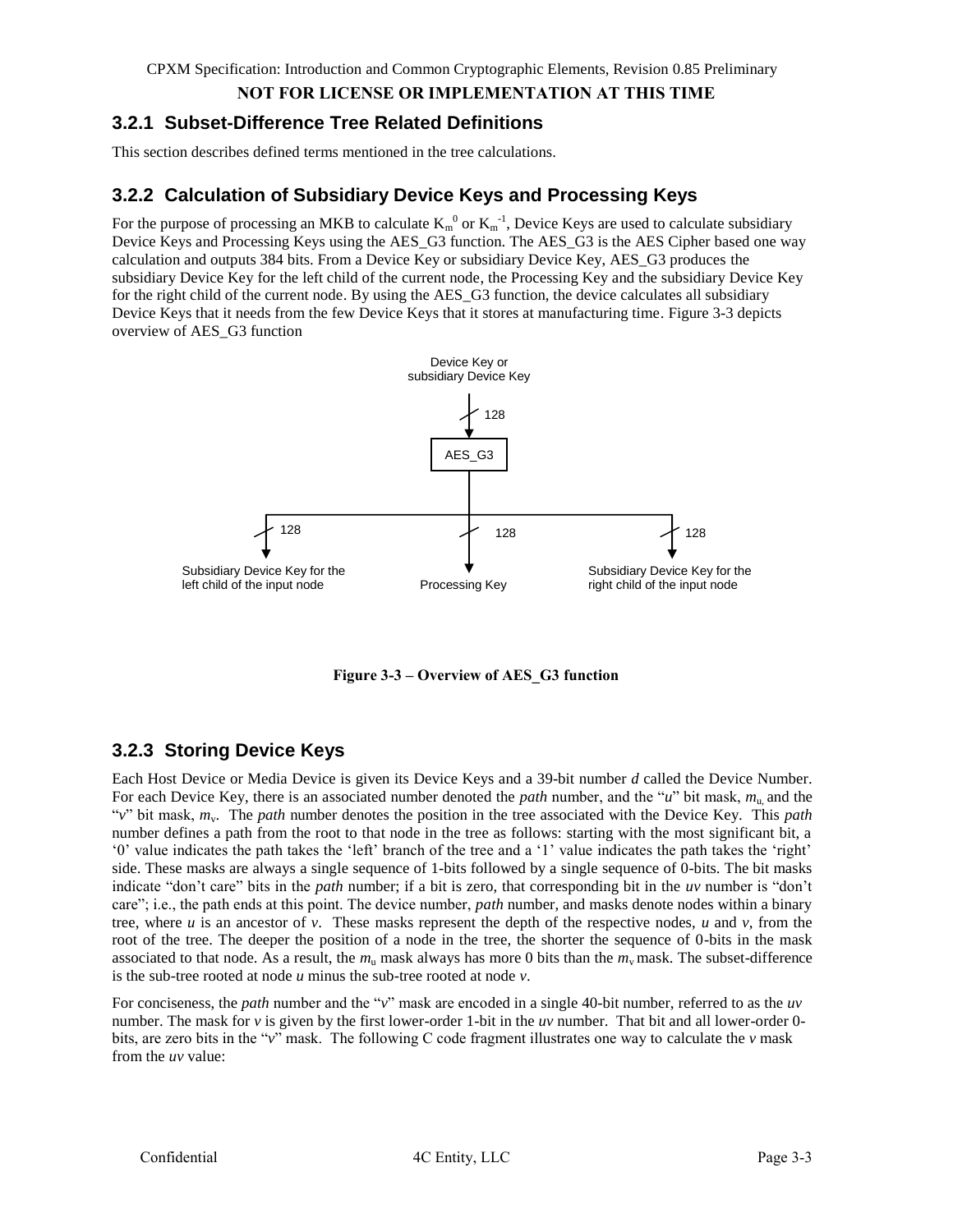long long  $v$  mask = 0xFFFFFFFFFF; while ((uv  $\overline{\&} \sim v$  mask) == 0) v mask <<= 1;

By the same token, CPXM distinguishes between Device Numbers and Device Node Numbers, and uses the latter in the key order format. A Device Node Number is the *uv* number of the Device Number. Since Device Numbers always correspond to leaves in the tree, the Device Node Numbers always have their low-order bit on, and their mask is always FFFFFFFFFE16. In other words, the Device Node Number is the Device Number shifted left by 1, with the low-order bit set. For example, when a 39-bit Device Number is 00100100110100010101100111100010011010<sub>2</sub> (123456789A<sub>16</sub>), the Device Node Number is 0010010001101000101011001111000100110101<sup>2</sup> (2468ACF13516).

#### <span id="page-23-0"></span>**3.2.4 Calculation of Media Key and Media Key Precursor**

The Media Key Block includes two major parts: the subset-difference identification part, and the key data part. For each subset-difference included in the identification part, there are 16 bytes of key data in the key data part. The key data is corresponds one-for-one with the identified subset-differences. For example, the 23<sup>rd</sup> subsetdifference is associated with the 23<sup>rd</sup> section of the Media Key Data field; that is, it begins at offset (23-1)  $\times$  16 from the start of the Media Key Data field of the Media Key Data Record.

Subset-differences are encoded as *uv* numbers and two masks, a "*u*" mask denoted *m*<sup>u</sup> and a "*v*" mask denoted *m*v. A subset-difference applies to a device if the *u* node is on a path from the device"s node to the root of the tree, but the *v* node is not. This is simple to calculate using the *uv* number, the appropriate mask, and the Device Node Number *d*. By definition, a device "*d"* is on a path to a "*uv"* number with mask "*m"* if and only if:

 $(d \& m) = (uv \& m)$ 

Thus, a subset-difference applies if and only if:

$$
((d \& m_u) == (uv \& m_u))
$$
 and  $((d \& m_v) != (uv \& m_v))$ 

The first part of the "and" statement tests that the device"s node is in the subset, i.e. the device"s node is in the sub-tree rooted in  $u$ . The second part of the 'and' statement tests that the device's node is not in the sub-tree rooted in *v*. Hence, the full statement tests if the device's node is in the subset difference "*u* minus *v*". This subset difference *uv* contains the nodes in the sub-tree rooted at *u* that *do not* belong to the sub-tree rooted at *v*.

The device searches through the Explicit Subset-Difference Record fields, looking at the identified subsetdifferences, until it finds the one that applies to it. At that point the device either has the Device Key, or is able to derive the subsidiary Device Key, associated with that subset-difference. It finds the appropriate stored Device Key as follows: assuming the Explicit Subset-Difference Record value is  $uv$ ,  $m_u$ , and  $m_v$  and the stored Device Key has *uv*', *m*'<sub>u</sub>, and *m*'<sub>v</sub>, the appropriate Device Key is the one that meets the following condition:

$$
(m_{\rm u} = m_{\rm u}^{\prime})
$$
 and  $((uv \& m_{\rm v}^{\prime}) = (uv' \& m_{\rm v}^{\prime}))$ 

If  $m<sub>v</sub>$  equals  $m<sub>v</sub>$ , the starting Device Key is the final Device Key, and is used directly to derive the Processing Key, as described above. Usually, however, the starting Device Key"s node is further up in the tree, and the actual Device Key will have to be derived. The device does that as follows:

- 1. *Initialization.*  $m =$  the stored  $v$  mask  $m_v$ .  $D =$  the starting Device Key.
- 2. Use AES G3 on D, as described above, to determine a left subsidiary Device Key, a Processing Key, and a right subsidiary Device Key.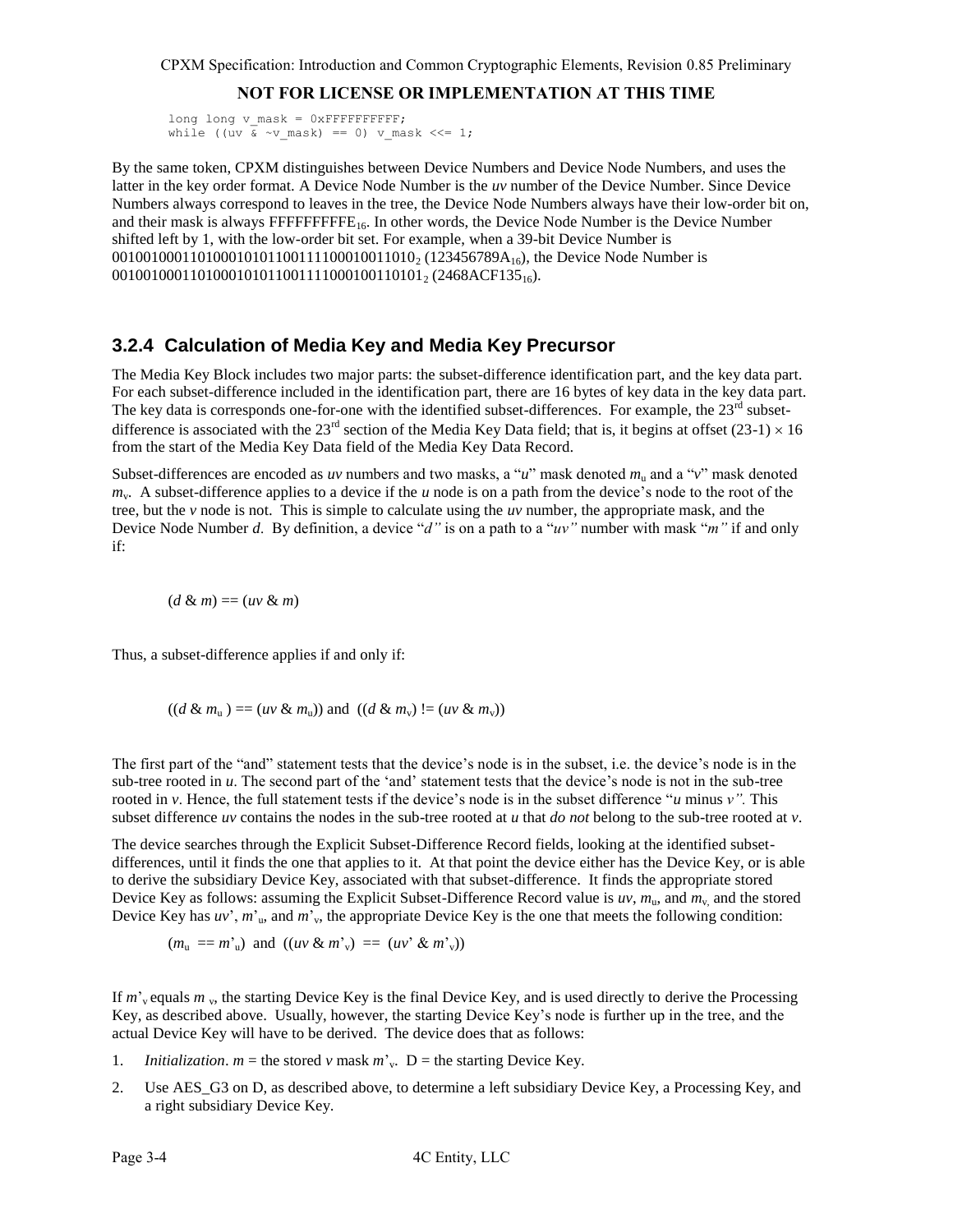CPXM Specification: Introduction and Common Cryptographic Elements, Revision 0.85 Preliminary

#### **NOT FOR LICENSE OR IMPLEMENTATION AT THIS TIME**

- 3. Look at the most significant zero bit in  $m$ . If the corresponding bit in the incoming  $uv$  number is 0,  $D =$ left subsidiary Device Key from step 2. Otherwise, D = right subsidiary Device Key from step 2.
- 4. *Iteration*. Arithmetic shift *m* right one bit. If it does not equal the incoming  $\nu$  mask m<sub> $\nu$ </sub>, repeat starting at step 2.

Once the device has the correct Device Key D, it calculates a Processing Key K using AES\_G3 as described above.

Media Devices calculate the 128 bit Media Key ( $K_m^0$ ) using that Processing Key and the appropriate 16 bytes of encrypted key data C found in the appropriate Media Key Data Record in the MKB and the AES hash of the 16 bytes of the *Type and Version* Record of the MKB described in Section [3.2.5.2](#page-26-0) and the 40-bit uv number as follows:

 $K_m^0$  = AES\_F0(Processing Key, C, Type and Version Record, uv number)

where AES\_F0 is the AES Cipher based calculation and exact notation of this function is provided by 4C Entity, LLC.

Host Devices calculate the Media Key  $K_m^0$  by first calculating the Media Key Precursor  $K_m^{-1}$  using the same calculation above, which yields the  $K_m^{-1}$  instead of  $K_m^{-0}$  as follows:

 $K_m^{-1} = AES_F1(Processing Key, C, Type and Version Record, uv number)$ 

where AES F1 is the AES Cipher based calculation and exact notation of this function is provided by 4C Entity, LLC.

Host Devices then calculate the Media Key  $K_m^0$  and a constant Key Conversion Data (KCD) using the AES\_G one-way function as follows:

 $K_m^0 = AES_G(K_m^{-1}, KCD)$ 

where KCD is a constant value provided by 4C Entity, LLC.

Note that using the calculations above, Host and Media Devices both derive the same Media Key  $K_m^0$  from the same MKB using their respective Device Key Set.

A device may discover, while processing the Media Key Block, that none of the subset-differences identified in the block apply to it. In that case, the device shall conclude that it is revoked. Device behavior in this situation is implementation defined. As an example, a device could exhibit a special diagnostic code, as information to a service technician.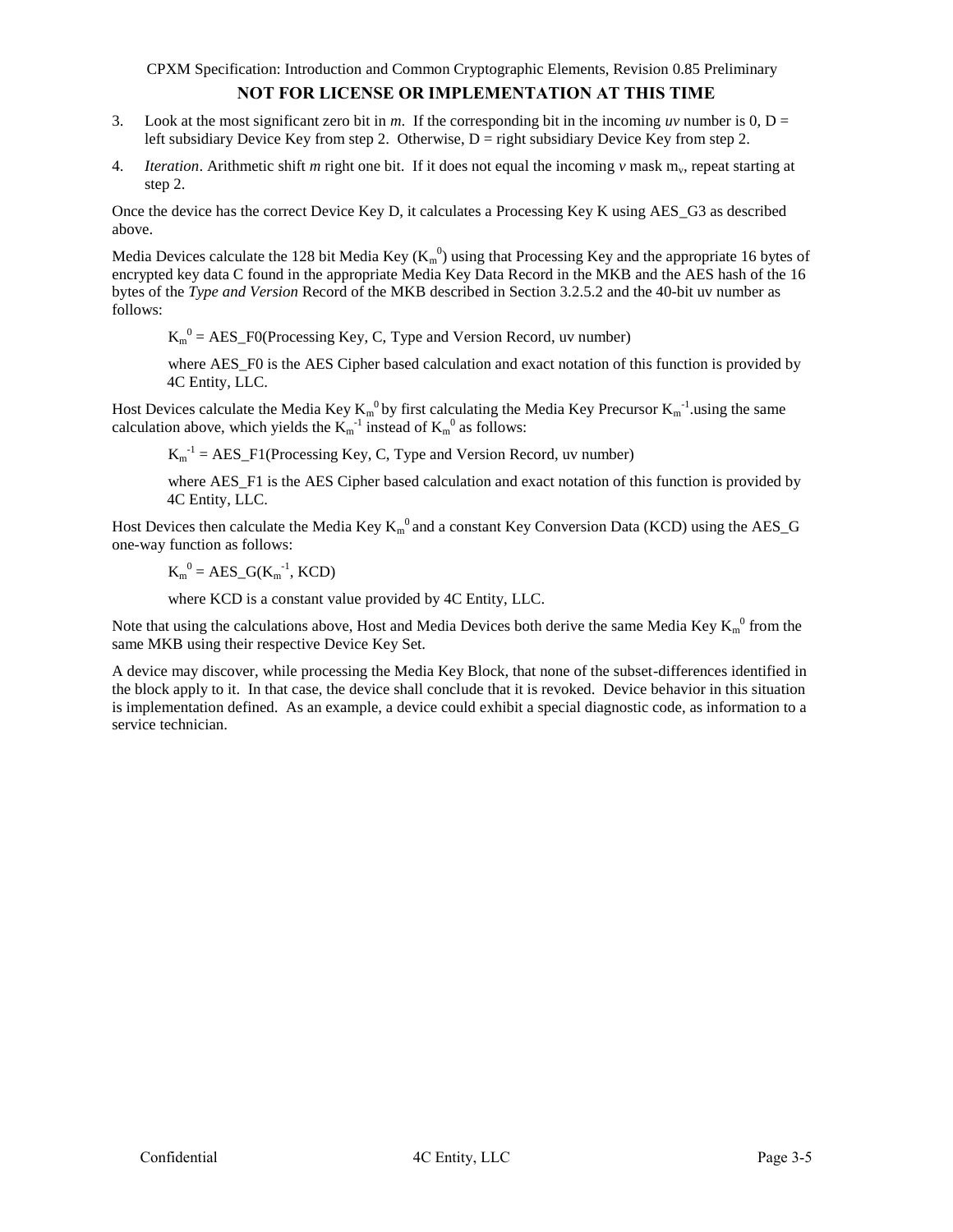## **3.2.5 Media Key Block Format**

A Media Key Block is formatted as a sequence of contiguous Records. Each Record begins with a one-byte Record Type field, followed by a three-byte Record Length field. The Record Type field value indicates the type of the Record, and the Record Length field value indicates the number of bytes in the Record, including the Record Type and the Record Length fields themselves. Record lengths are always multiples of 4 bytes.

Using its Device Keys, Host Devices calculate  $K_m^{-1}$  and  $K_m^{-0}$ , while Media Devices calculate  $K_m^{-0}$  by processing Records of the MKB one-by-one, in order, from first to last. The device shall not make any assumptions about the length of Records, and shall instead use the Record Length field value to go from one Record to the next. If a device encounters a Record with a Record Type field value it does not recognize, that is not an error; it shall ignore that Record and skip to the next. Likewise, if a Record Length indicates a record is longer than the device expects, that is also not an error; it shall ignore the additional record data.

The following subsections describe the currently defined Record types, and how a device processes each. All multi-byte integers, including the length field, are "Big Endian"; in other words, the most significant byte comes first in the record.

A properly formatted MKB shall have exactly one *Verify Media Key* Record, one *Type and Version* Record, one *Explicit Subset-Difference* Record, one *Subset-Difference Index* Record, one *Media Key Data* Record, and one *End of Media Key Block* Record. If an MKB contains duplicate records of any of these record types, or the MKB is otherwise improperly formatted, the device behavior shall be manufacturer specific. If an MKB is missing any of these record types, the device shall not process the MKB.

## **3.2.5.1 Type and Version Record**

| <b>Bit</b><br><b>Byte</b> | 7              | 6                               | 5 | $\overline{\mathbf{4}}$ | $\mathbf{3}$ | $\boldsymbol{2}$ | $\mathbf{1}$ | $\bf{0}$ |
|---------------------------|----------------|---------------------------------|---|-------------------------|--------------|------------------|--------------|----------|
| $\boldsymbol{0}$          |                | Record Type: $10_{16}$          |   |                         |              |                  |              |          |
| 1                         |                |                                 |   |                         |              |                  |              |          |
| $\overline{2}$            |                | Record Length: $000010_{16}$    |   |                         |              |                  |              |          |
| $\overline{3}$            |                |                                 |   |                         |              |                  |              |          |
| $\overline{4}$            |                |                                 |   |                         |              |                  |              |          |
| $\mathfrak{S}$            |                |                                 |   |                         |              |                  |              |          |
| 6                         |                | MKBType: 00301003 <sub>16</sub> |   |                         |              |                  |              |          |
| $\tau$                    |                |                                 |   |                         |              |                  |              |          |
| $\,8\,$                   |                |                                 |   |                         |              |                  |              |          |
| 9                         |                |                                 |   |                         |              |                  |              |          |
| 10                        |                | Version Number                  |   |                         |              |                  |              |          |
| 11                        |                |                                 |   |                         |              |                  |              |          |
| 12                        |                | Reserved<br>Reserved            |   |                         |              |                  |              |          |
| 13                        |                |                                 |   |                         |              |                  |              |          |
| 14                        |                |                                 |   |                         |              |                  |              |          |
| 15                        | Application ID |                                 |   |                         |              |                  |              |          |

**Table 3-3 –** *Type and Version* **Record Format**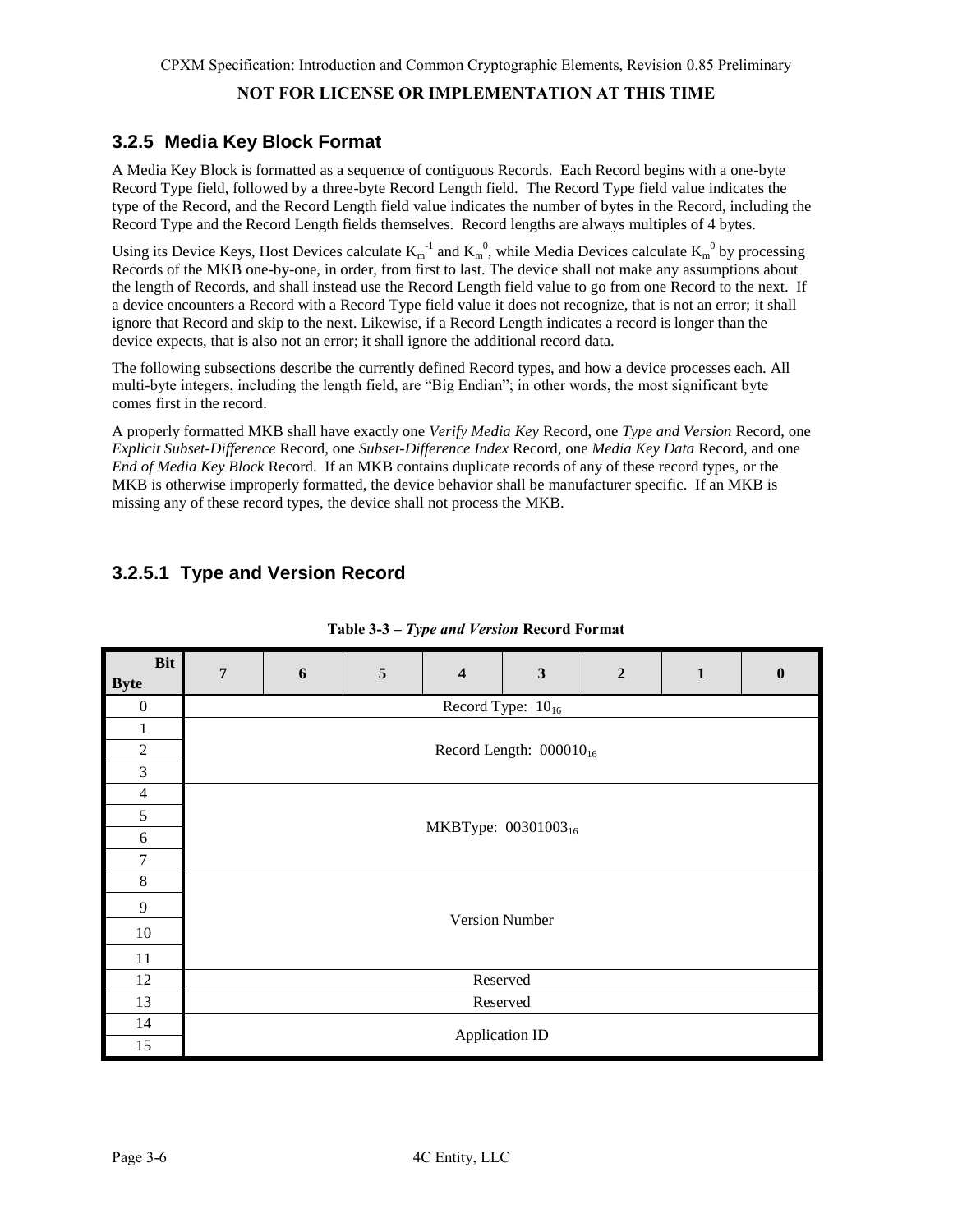CPXM Specification: Introduction and Common Cryptographic Elements, Revision 0.85 Preliminary

#### **NOT FOR LICENSE OR IMPLEMENTATION AT THIS TIME**

A properly formatted Media Key Block shall have exactly one *Type and Version* Record as its first record. Recording devices shall use the Version Number in this record to determine if a new Media Key Block is, in fact, more recent than the Media Key Block that is currently on the media. The Version Number is a 32-bit unsigned integer. Each time the 4C Entity, LLC changes the revocation, it increments the version number and inserts the new value in subsequent Media Key Blocks. Thus, larger values indicate more recent Media Key Blocks. The Version Numbers begin at 1; 0 is a special value used for test Media Key Blocks.

A 2-byte Application ID indicates which application uses the MKB.

For CPXM applications, the MKBType field is set to 00301003<sub>16</sub>.

## <span id="page-26-0"></span>**3.2.5.2 Verify Media Key Record**

| <b>Bit</b>  | 7 | 6                             | 5 | $\boldsymbol{4}$ | 3                                   | 2 |  |  |  |  |
|-------------|---|-------------------------------|---|------------------|-------------------------------------|---|--|--|--|--|
| <b>Byte</b> |   |                               |   |                  |                                     |   |  |  |  |  |
| 0           |   | Record Type: 81 <sub>16</sub> |   |                  |                                     |   |  |  |  |  |
|             |   |                               |   |                  |                                     |   |  |  |  |  |
| 2           |   |                               |   |                  | Record Length: 000014 <sub>16</sub> |   |  |  |  |  |
| 3           |   |                               |   |                  |                                     |   |  |  |  |  |
| 4           |   |                               |   |                  |                                     |   |  |  |  |  |
| .           |   | Verification Data $(D_v)$     |   |                  |                                     |   |  |  |  |  |
| 19          |   |                               |   |                  |                                     |   |  |  |  |  |

**Table 3-4 –** *Verify Media Key* **Record Format**

A properly formatted MKB shall have exactly one *Verify Media Key* Record. It shall precede corresponding records which are the *Explicit Subset Difference* Record, the *Subset Difference Index* Record, and the *Media Key Data* Record, although it may not immediately precede them. Bytes 4 through 19 of the Record contain the ciphertext value

 $D_v = AES\_E(K_m^0, 0123456789ABCDEF_{16} || XXXXXXXXXXXXXXXX]_{16}$ 

where XXXXXXXXXXXXXXX<sub>16</sub> is an arbitrary 8-byte value, and  $K_m^0$  is the correct Media Key value.

The presence of the *Verify Media Key* Record in an MKB is mandatory. The device may use the *Verify Media Key* Record to verify the correctness of a given MKB, or of its processing of it. The device shall verify the correctness of the MKB by observing the following condition:

 $[AES\_D(K_m^0, D_v)]_{msb\_64} = 0123456789ABCDEF_{16}$ 

where  $K_m^0$  is the Media Key.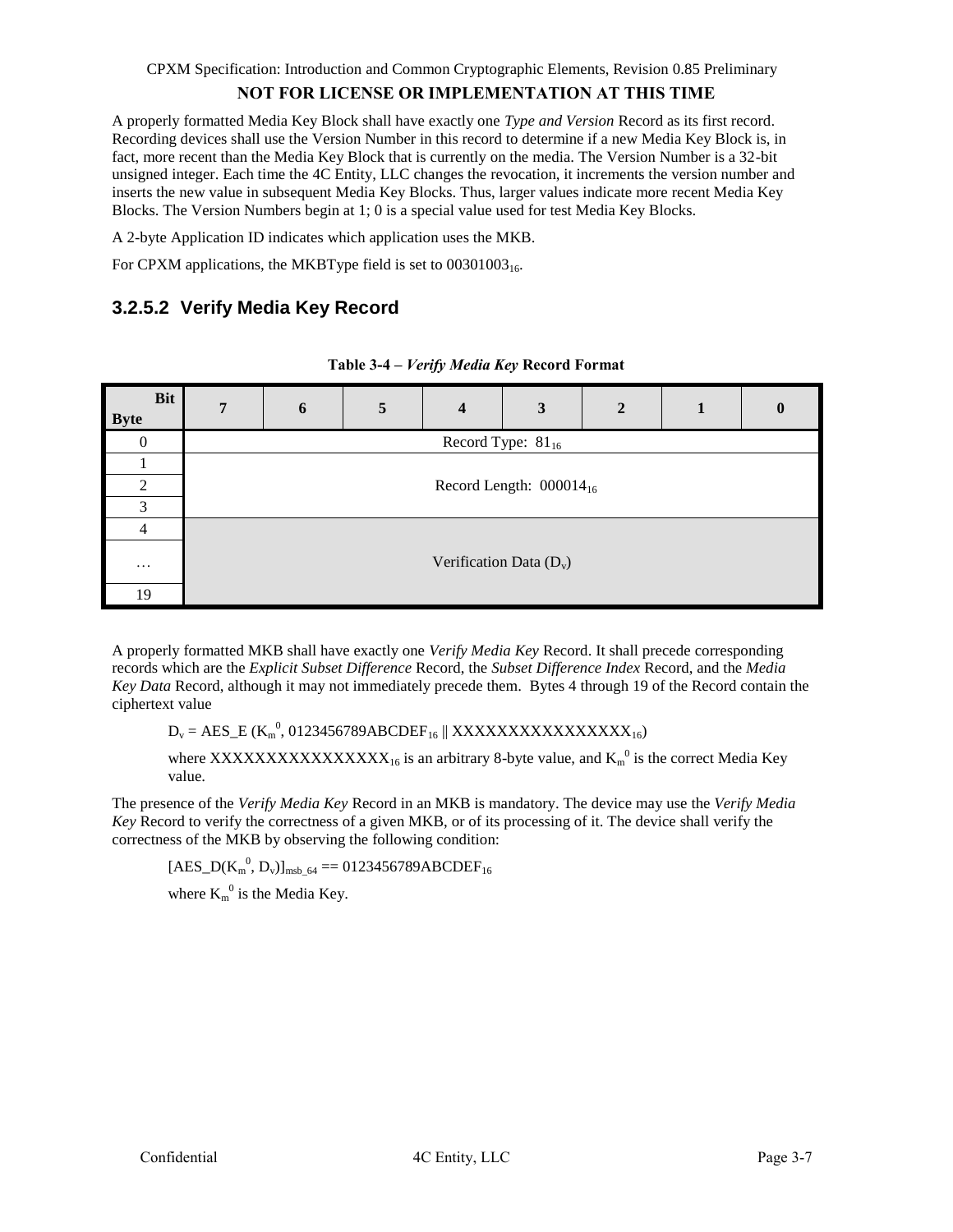## **3.2.5.3 Explicit Subset-Difference Record**

| <b>Bit</b><br><b>Byte</b> | $\overline{7}$ | 6                             | $\overline{5}$ | $\overline{\mathbf{4}}$ | $\mathbf{3}$      | $\overline{2}$ | $\mathbf{1}$ | $\boldsymbol{0}$ |  |  |
|---------------------------|----------------|-------------------------------|----------------|-------------------------|-------------------|----------------|--------------|------------------|--|--|
| $\boldsymbol{0}$          |                | Record Type: 04 <sub>16</sub> |                |                         |                   |                |              |                  |  |  |
|                           |                |                               |                |                         |                   |                |              |                  |  |  |
| $\boldsymbol{2}$          |                | Record Length                 |                |                         |                   |                |              |                  |  |  |
| 3                         |                |                               |                |                         |                   |                |              |                  |  |  |
| $\overline{4}$            |                | 10 <sub>2</sub>               |                |                         | $U$ Mask $(0)$    |                |              |                  |  |  |
| 5                         |                |                               |                |                         |                   |                |              |                  |  |  |
| $\cdots$                  |                |                               |                |                         | $UV$ Number $(0)$ |                |              |                  |  |  |
| 9                         |                |                               |                |                         |                   |                |              |                  |  |  |
| $10\,$                    |                | 10 <sub>2</sub>               |                |                         | $U$ Mask $(1)$    |                |              |                  |  |  |
| $11\,$                    |                |                               |                |                         |                   |                |              |                  |  |  |
| $\ldots$                  |                |                               |                |                         | UV Number (1)     |                |              |                  |  |  |
| 15                        |                |                               |                |                         |                   |                |              |                  |  |  |
| 16                        |                |                               |                |                         |                   |                |              |                  |  |  |
|                           |                |                               |                |                         | $\bullet$         |                |              |                  |  |  |
|                           |                |                               |                |                         |                   |                |              |                  |  |  |
|                           |                |                               |                |                         | $\bullet$         |                |              |                  |  |  |
| Length-1                  |                |                               |                |                         |                   |                |              |                  |  |  |

**Table 3-5 –** *Explicit Subset-Difference* **Record Format**

In this record, each subset-difference is encoded with 6 bytes called the UV Descriptor. The first 2-bits shall be set to  $10<sub>2</sub>$ . The mask for *u* is given by the least significant 6 bits of the first byte. The value of these 6 bits is the number of contiguous low-order bits in the mask which are set to zero. For example, the value  $01_{16}$  denotes a mask of FFFFFFFFFFE<sub>16</sub>; value  $0A_{16}$  denotes a mask of FFFFFFFC $00_{16}$ .

The last 5 bytes are the *uv* number, most significant byte first. (See section [3.2.3](#page-22-1) for a definition of the *uv*  number.)

If a device encounters an entry whose high-order two bits are not set to  $10<sub>2</sub>$ , without finding an applicable subset, it may conclude it is revoked. In other words, if the first byte is not of the form  $10xxxxxxx_2$ , this marks the end of the list. The device"s action in this case is manufacturer-specific. However, it is common for proactivelyrenewed host devices to find themselves revoked if they are at a down-level version. In this case, the update to the new version should be as seamless as possible for the consumer.

The length of this record is always a multiple of 4 bytes. Thus, there may be unused bytes at the end of the record.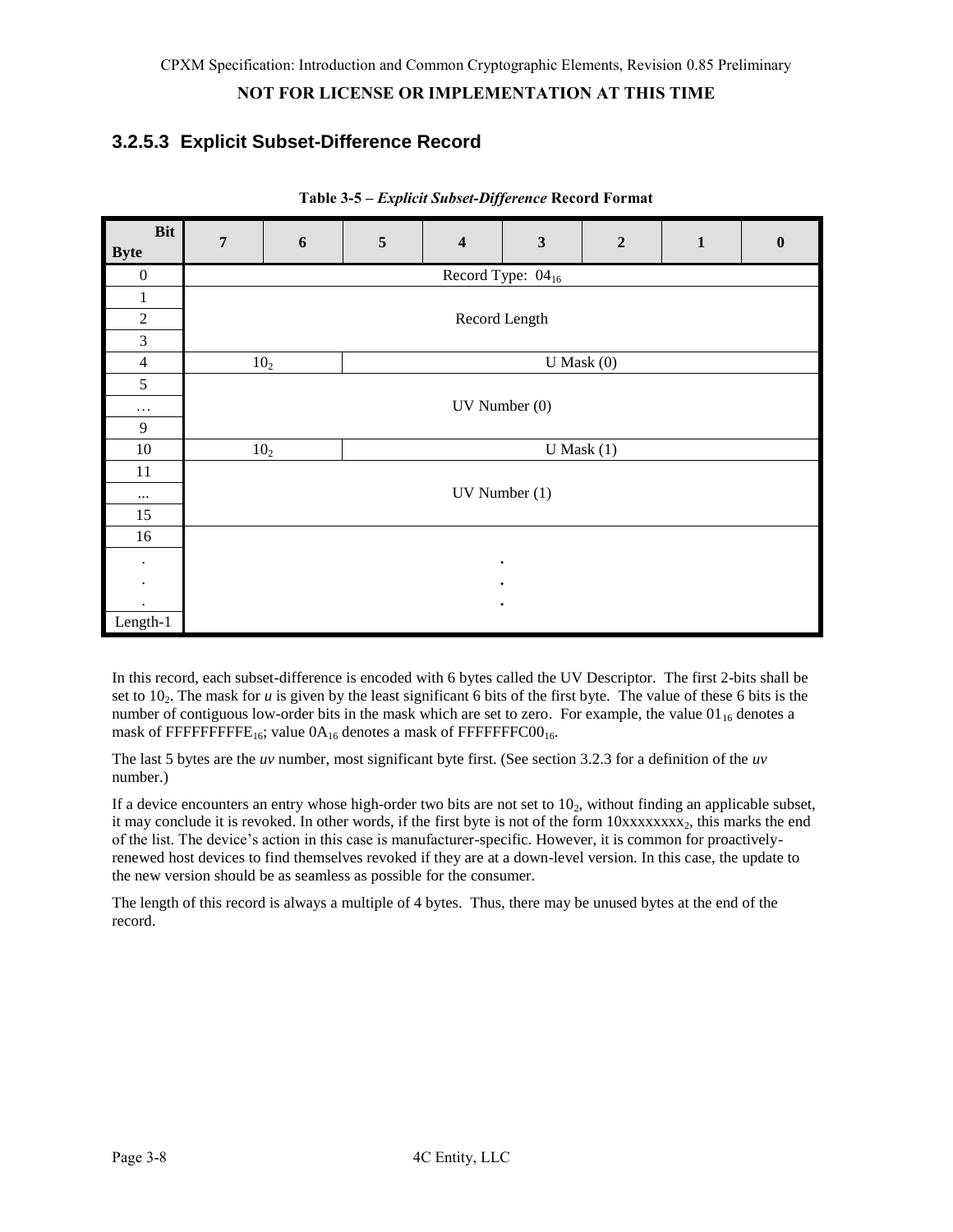## **3.2.5.4 Subset-Difference Index Record**

| <b>Bit</b><br><b>Byte</b> | 7                             | 6                                     | $\overline{5}$ | $\overline{\mathbf{4}}$ | $\mathbf{3}$             | $\boldsymbol{2}$ | $\mathbf{1}$ | $\boldsymbol{0}$ |  |  |
|---------------------------|-------------------------------|---------------------------------------|----------------|-------------------------|--------------------------|------------------|--------------|------------------|--|--|
| $\boldsymbol{0}$          | Record Type: 07 <sub>16</sub> |                                       |                |                         |                          |                  |              |                  |  |  |
| 1                         |                               |                                       |                |                         |                          |                  |              |                  |  |  |
| $\overline{2}$            |                               | Record Length                         |                |                         |                          |                  |              |                  |  |  |
| 3                         |                               |                                       |                |                         |                          |                  |              |                  |  |  |
| $\overline{4}$            |                               |                                       |                |                         |                          |                  |              |                  |  |  |
| $\cdots$                  |                               |                                       |                |                         | Span (number of devices) |                  |              |                  |  |  |
| $\,8\,$                   |                               |                                       |                |                         |                          |                  |              |                  |  |  |
| 9                         |                               |                                       |                |                         |                          |                  |              |                  |  |  |
| 10                        |                               | Data Offset (0)                       |                |                         |                          |                  |              |                  |  |  |
| 11                        |                               |                                       |                |                         |                          |                  |              |                  |  |  |
| 12                        |                               |                                       |                |                         |                          |                  |              |                  |  |  |
| 13                        |                               | Data Offset (1)                       |                |                         |                          |                  |              |                  |  |  |
| 14                        |                               |                                       |                |                         |                          |                  |              |                  |  |  |
| 15                        |                               |                                       |                |                         |                          |                  |              |                  |  |  |
| $\cdots$                  |                               | Data Offset $(2)$ – Data Offset $(N)$ |                |                         |                          |                  |              |                  |  |  |
| Length-1                  |                               |                                       |                |                         |                          |                  |              |                  |  |  |

**Table 3-6 –** *Subset-Difference Index* **Record Format**

This is a speed-up record which may be ignored by devices not wishing to take advantage of it. It is a lookup table which allows devices to quickly find their subset-difference in the *Explicit Subset-Difference* Record, without processing the entire record. This *Subset-Difference Index* Record is always present, and always precedes the *Explicit Subset-Difference* Record in the MKB, although it does not necessarily immediately precede it. Furthermore, the *Subset-Difference Index* Record is guaranteed to be within the first one megabyte of the Media Key Block. For the purpose of designing for performance, a one megabyte buffer is sufficient to process the MKB; however, it is the manufacturer's choice how large a buffer is devoted to that purpose. (Informatively, it is always possible to treat the Media Key Block as a stream using a relatively small buffer.) Nonetheless, devices shall always be capable of processing Media Key Blocks exceeding one megabyte in size.

This record contains a Span, the number of devices per index offset, and a number of 3-byte Data Offsets. These Data Offsets refer to the byte offset within the following *Explicit Subset-Difference* Record, with 0 being the start of the record. Devices whose device number is between 0 and Span-1 shall begin processing the *Explicit Subset-Difference* Record at Data Offset (0). Devices whose number is between Span and  $2 \times (Span-1)$ , shall begin processing the *Explicit Subset-Difference* Record at Data Offset (1), and so on. Equivalently, if a device's number is *d*, the corresponding Data Offset is Data Offset floor(*d*/Span) and it finds its Data Offset within the *Explicit Subset-Difference* Record at offset  $3 \times$  floor( $d$  / Span) + 9 in this record. For example, when *d* is 1270D89F2B<sub>16</sub> and Span is 0100000000<sub>16</sub>, the Data Offset (18) starting at offset 45<sub>10</sub> is used.

Note that a device's number *d* is its node number shifted right by 1, because the low-order bit of the node number is always 1 to denote a leaf node.

The length of this record is always a multiple of 4 bytes. Thus, there may be unused bytes at the end of the record.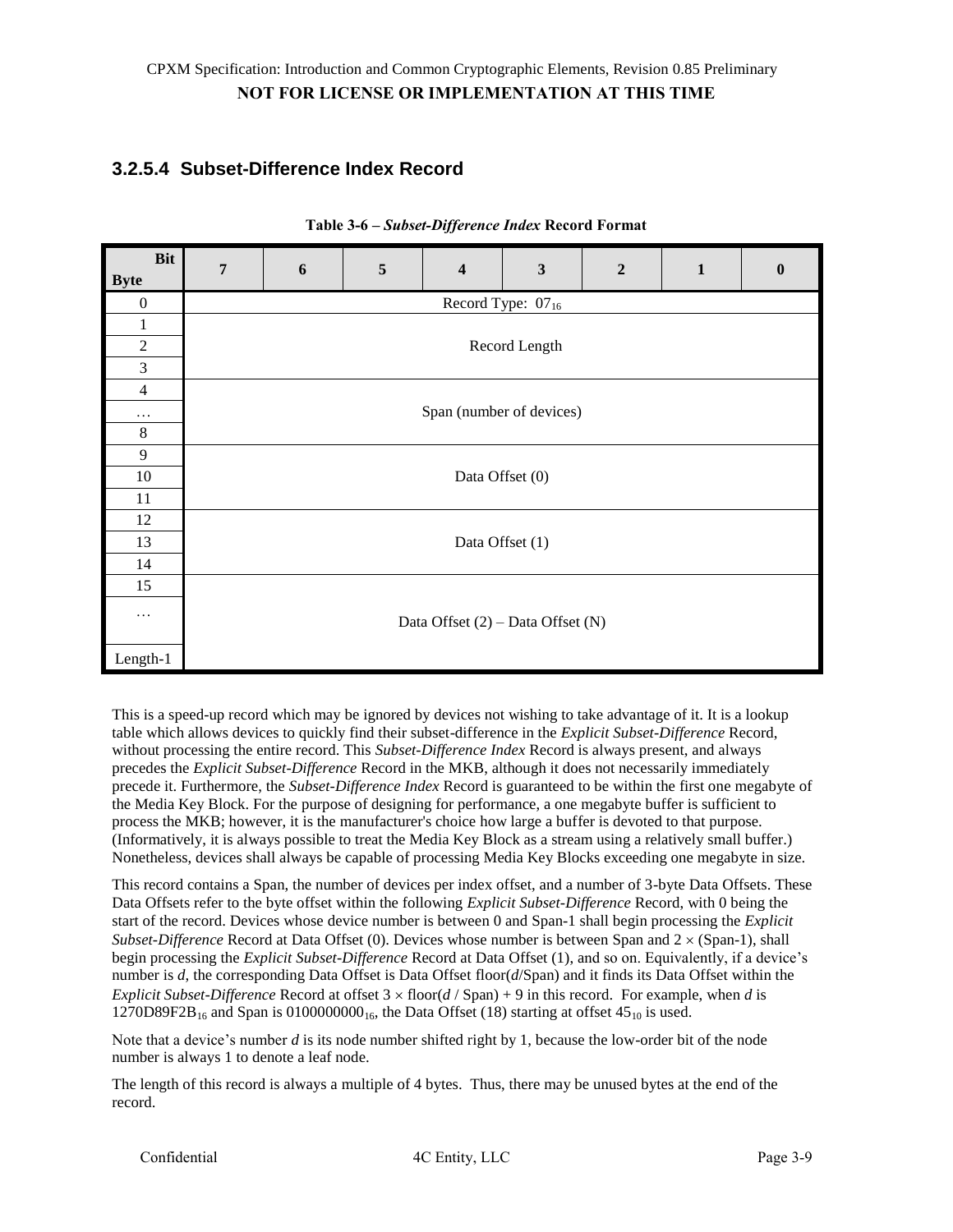## **3.2.5.5 Media Key Data Record**

| <b>Bit</b><br><b>Byte</b> | $\overline{7}$                | 6                  | $\overline{5}$ | $\overline{\mathbf{4}}$ | $\mathbf{3}$ | $\overline{2}$ | $\mathbf{1}$ | $\bf{0}$ |  |  |
|---------------------------|-------------------------------|--------------------|----------------|-------------------------|--------------|----------------|--------------|----------|--|--|
| $\boldsymbol{0}$          | Record Type: 05 <sub>16</sub> |                    |                |                         |              |                |              |          |  |  |
| 1                         |                               |                    |                |                         |              |                |              |          |  |  |
| $\sqrt{2}$                |                               | Record Length      |                |                         |              |                |              |          |  |  |
| $\mathfrak{Z}$            |                               |                    |                |                         |              |                |              |          |  |  |
| $\overline{4}$            |                               |                    |                |                         |              |                |              |          |  |  |
| $\cdots$                  |                               | Media Key Data (0) |                |                         |              |                |              |          |  |  |
| 19                        |                               |                    |                |                         |              |                |              |          |  |  |
| $20\,$                    |                               |                    |                |                         |              |                |              |          |  |  |
| $\cdots$                  |                               | Media Key Data (1) |                |                         |              |                |              |          |  |  |
| 35                        |                               |                    |                |                         |              |                |              |          |  |  |
| 36                        |                               |                    |                |                         |              |                |              |          |  |  |
|                           |                               |                    |                |                         | $\bullet$    |                |              |          |  |  |
|                           |                               |                    |                |                         |              |                |              |          |  |  |
|                           |                               |                    |                |                         | $\bullet$    |                |              |          |  |  |
| Length-1                  |                               |                    |                |                         |              |                |              |          |  |  |

**Table 3-7 –** *Media Key Data* **Record Format**

This record gives the associated Media Key Data for the subset-differences identified in the *Explicit Subset-Difference* Record. Each subset-difference has its associated 16 bytes in this record, in the same order it is encountered in the *Explicit Subset-Difference* Record. This 16-byte is the ciphertext value C in the Media Key calculation in Section [3.2.4.](#page-23-0)

The *Explicit Subset-Difference* Record always precedes this record, although it may not immediately precede it.

The length of this record is always a multiple of 4 bytes.

Notice that adding a new cover sub-tree to the MKB or new encryption requires 22 bytes: 6 bytes for its "*uv*" data and 16 bytes for the Media Key Data. On average there are 1.28 encryptions per revocation.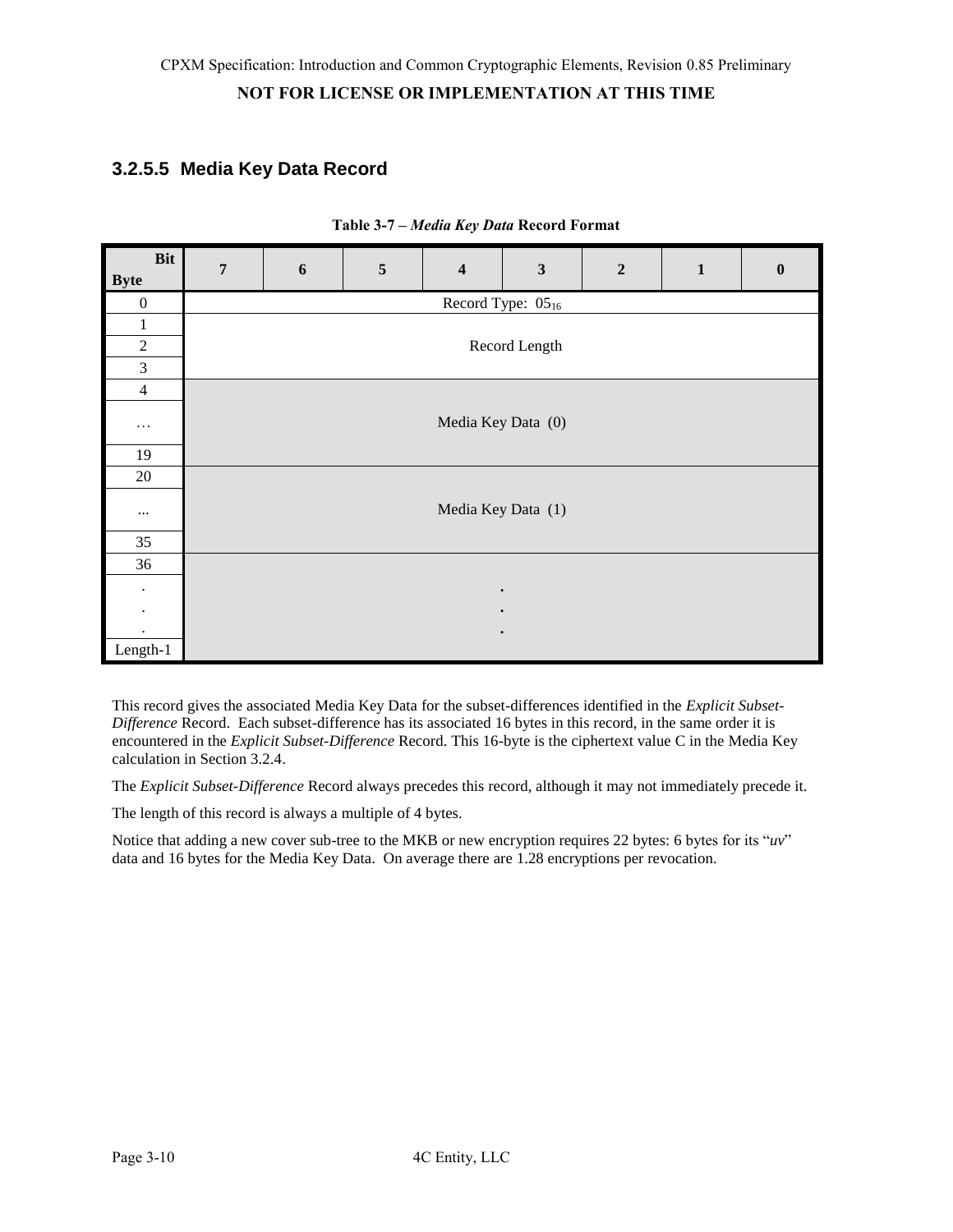## **3.2.5.6 End of Media Key Block Record**

| <b>Bit</b><br><b>Byte</b> | 7 | 6                      | 5 | 4                         | 3                            | 2 |  |  |  |  |
|---------------------------|---|------------------------|---|---------------------------|------------------------------|---|--|--|--|--|
| $\Omega$                  |   | Record Type: $02_{16}$ |   |                           |                              |   |  |  |  |  |
|                           |   |                        |   |                           |                              |   |  |  |  |  |
| $\mathcal{L}$             |   |                        |   |                           | Record Length: $000014_{16}$ |   |  |  |  |  |
| 3                         |   |                        |   |                           |                              |   |  |  |  |  |
| 4                         |   |                        |   |                           |                              |   |  |  |  |  |
| $\cdots$                  |   |                        |   | <b>Check Data for MKB</b> |                              |   |  |  |  |  |
| 19                        |   |                        |   |                           |                              |   |  |  |  |  |

#### **Table 3-8 –** *End of Media Key Block* **Record Format**

A properly formatted MKB shall contain an *End of Media Key Block* Record. When a device encounters this Record it stops processing the MKB, using whatever  $K_m^0$  value it has calculated up to that point as the final  $K_m^0$ for that MKB (pending possible checks for correctness of the key, as described previously).

This record includes 16 bytes of the Check Data for MKB field to verify the integrity of the MKB. The Check Data for MKB field is calculated by following formula.

Check Data for  $MKB = AES_H(MKB)$  data up to but not including the End of  $MKB$  record)

Note that MKB data shall include all records including those with Record Type fields that the device might not recognize.

The length of this record is always 20 bytes.